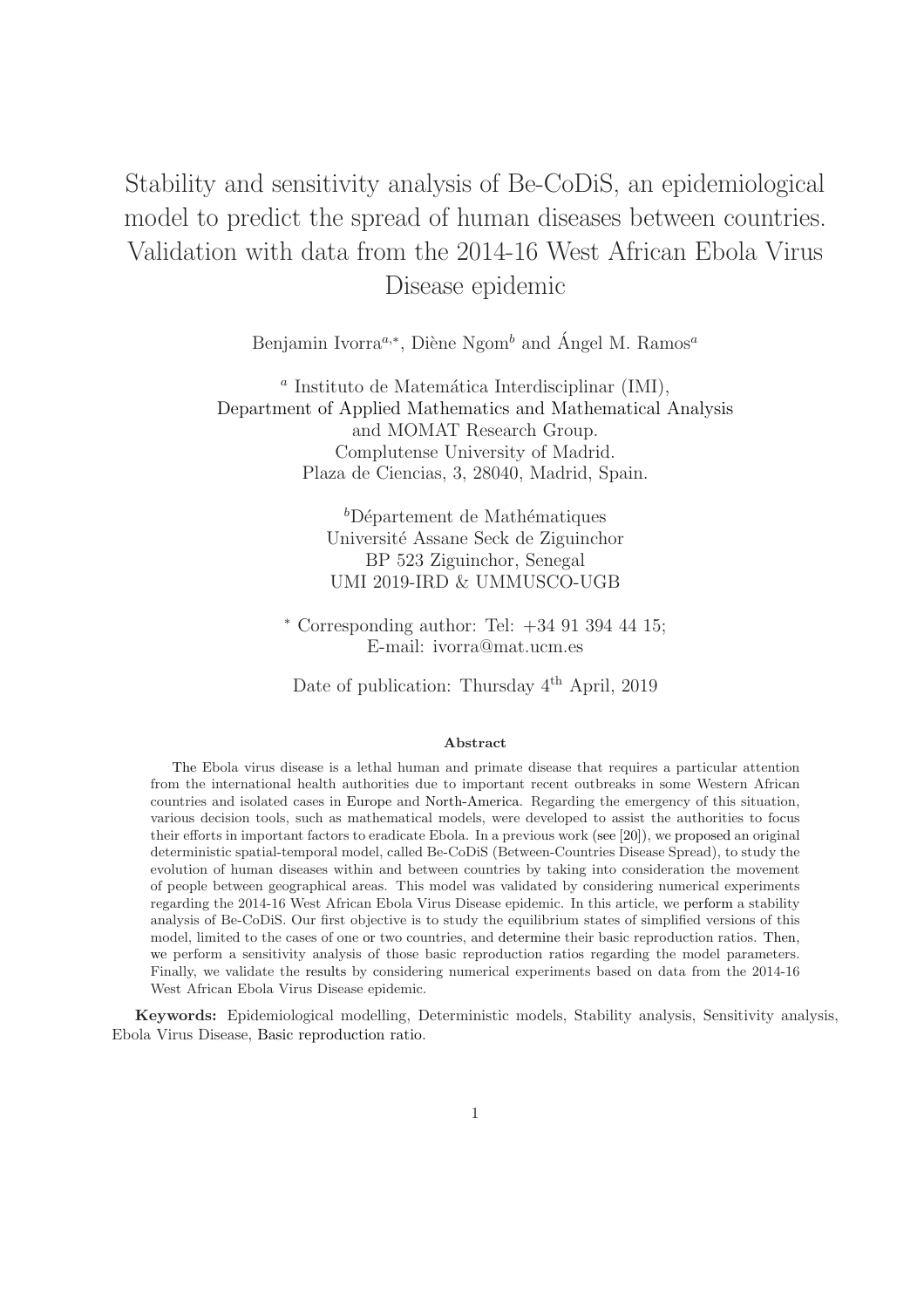# 1 Introduction

Modeling and simulation are important decision tools that can be used to control human and animal diseases [1, 19, 26, 30]. However, since each disease exhibits its own biological characteristics, the models need to be adapted to each specific case in order to be able to handle real situations [6].

In a previous work (see [20]), we presented a spatial-temporal epidemiological model, called Be-CoDiS (Between-Countries Disease Spread), for the study of the spread of human diseases between and within countries. This model is an adaptation of a previous one, called Be-FAST (Between Farm Animal Spatial Transmission), which simulates the spread of animal diseases between and within farms [19, 26, 24, 25, 23]. Be-CoDiS is based on the combination of a deterministic Individual-Based model (where countries are considered as individuals) [10], simulating the between-country interactions (here, migratory flux) and disease spread, with a deterministic compartmental model [6] (a system of ordinary differential equations), simulating the within-country disease spread. At the end of a simulation, Be-CoDiS returns outputs referring to outbreaks characteristics (for instance, the epidemic magnitude, the risk of disease introduction or spread per country, etc.). The main characteristic of this approach is the consideration of the following effects at the same time: migratory flux between countries, control measure effects and dynamic model parameters fitted to each country. Then, as a second part of that work, Be-CoDiS was validated by considering the case of the 2014-16 West African Ebola Virus Disease (EVD) epidemic [14, 7, 15, 39]. EVD is a human and primate virus disease that causes a high mortality rate (between 50% and 90%) [13, 28]. During the period from December 2013 to March 2016, several important outbreaks were reported in West Africa (Guinea, Liberia, Sierra Leone and Nigeria). Furthermore, 16 isolated cases were detected in Mali, Senegal, the USA, the United Kingdom, Italy and Spain. The outbreak was considered over on March 29<sup>th</sup> 2016. It is estimated that around 28616 people were infected during those outbreaks and 11310 deaths were reported [38]. Starting with data from December 2013, Be-CoDiS predicted (see [20]) a total of 28475 infected people, 11797 deaths and that the epidemic would end on April 19th, 2016.

Once the model has been developed and validated, it would be good to study its mathematical properties, which can be important to extract conclusions that can be used in further analysis and/or developements of the model.

In this paper, we perform a stability analysis of two simplified versions of Be-CoDiS. To this aim, we first analyze the equilibrium states of the model by considering only one country. More precisely, we estimate an analytical expression of the disease basic reproduction ratio [3, 11, 12], denoted by  $R_0$ , according to the model parameters. The basic reproduction ratio associated to a disease free equilibrium, is used in epidemiology to determine the behavior of an epidemic. It is defined as the average number of new infections caused by one infected individual in a population in the conditions of a disease free equilibrium, over the course of its infectious period [1, 6]. We note that the mathematical definition of  $R_0$  used in this paper is specific to deterministic finite dimensional systems such as those considered here [31]. It is generally expected that if  $R_0 > 1$  then the epidemic becomes endemic, whereas if  $R_0 < 1$  then the epidemic tends to a disease free equilibrium [1, 3]. What is expected for  $R_0 = 1$  is not always clear, but here we also show convergence to a disease free equilibrium in this case.

Then, we extend this study to the case of two countries, when one country sends infected people to other country. Finally, we validate and illustrate the theoretical results obtained here, with numerical experiments based on data from the 2014-16 West African Ebola virus epidemic and perform a sensitivity analysis of the estimated basic reproduction ratio, with respect to the model parameters.

This work is organized as follows. In Section 2, we recall the formulation of the Be-CoDiS model presented in [20]. In Section 3, we study the equilibrium states of simplified versions of this model for one and two countries. In Section 4, considering data from the 2014-16 West African Ebola virus epidemic, we validate and illustrate the theoretical results with numerical experiments and perform a sensitivity analysis of the basic reproduction ratio with respect to the model parameters. Finally, in Section 5, we explain our conclusions.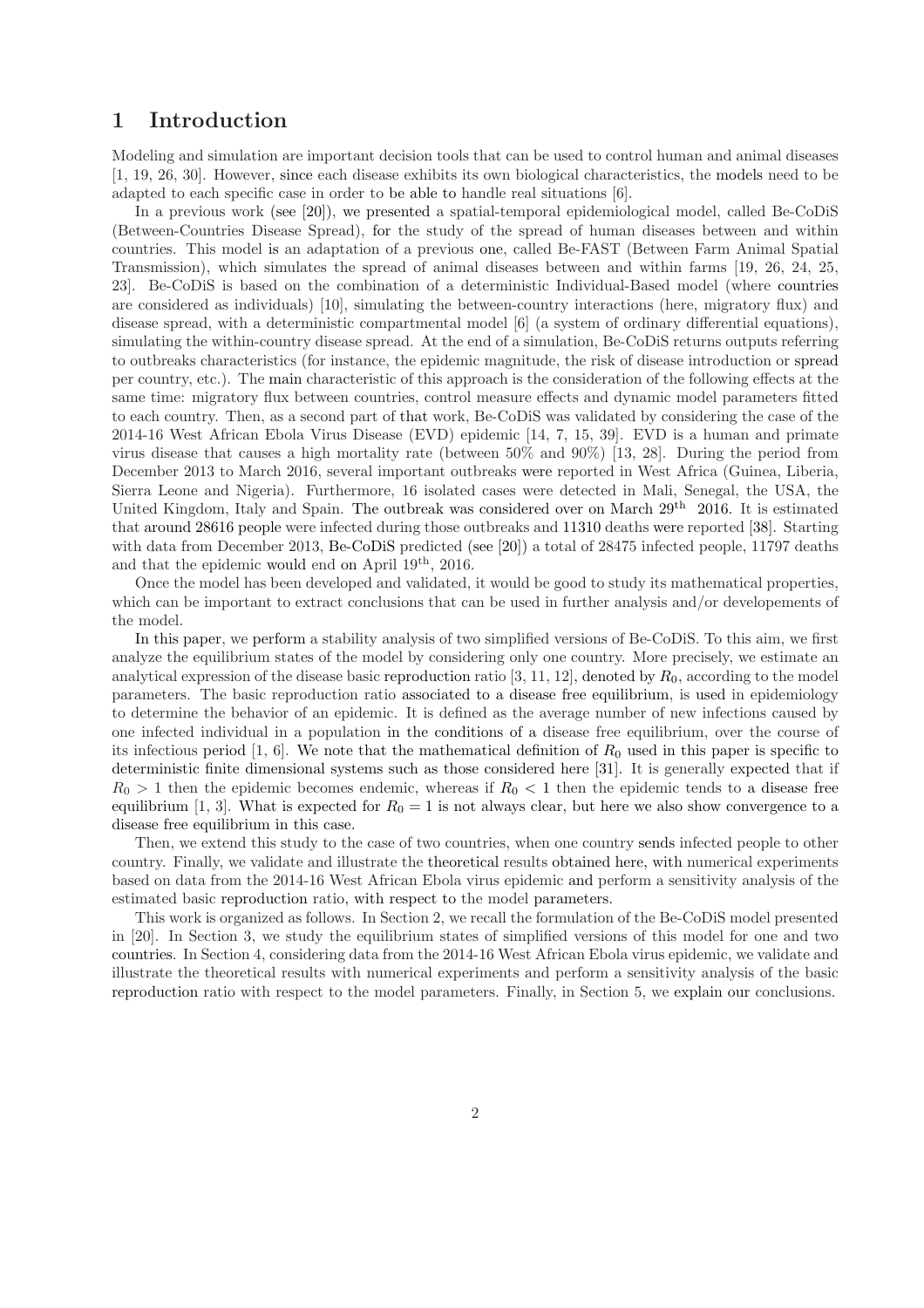# 2 Be-CoDiS model formulation

We consider a disease with the following states for people (see [20, 21, 27, 28, 39]):

- Susceptible (denoted by  $S$ ): The person is not infected by the disease pathogen.
- Infected (denoted by  $E$ ): The person is infected by the disease pathogen but cannot infect other people and has no visible clinical signs (e.g., fever, hemorrhages, etc.). After an incubation period, the person passes to the Infectious state.
- Infectious (denoted by  $I$ ): The person can infect other people and start developing clinical signs. The mean duration of a person in this state is called infectious period. After this period, infectious people are taken in charge by sanitary authorities and we classify them as Hospitalized.
- Hospitalized (denoted by  $H$ ): The person is hospitalized and can still infect other people. At the end of this state, the person can pass either to the Recovered state or to the Dead state. We point out that state  $H$  does not include hospitalized people which cannot infect other people any more. This last category of people is included in the Recovered state explained below.
- Dead (denoted by  $D$ ): The person has not survived the disease. The cadavers of infected people can infect other people until they are buried. After a fixed average time, the body is buried.
- Buried (denoted by  $B$ ): The person is dead because of the disease. Its cadaver is buried and can no longer infect other people.
- Recovered (denoted by  $R$ ): The person has survived the disease, is no longer infectious and develop a natural immunity to the disease pathogen.

After an infected person is hospitalized, the authorities may apply various control measures in order to control the disease spread (see [14, 17]):

- Isolation: Infected people are isolated from contact with other people. Only sanitary professionals are in contact with them. However, depending on the considered disease, contamination of those professionals may also occur (see [14]). Isolated people receive an adequate medical treatment that reduces the disease fatality rate.
- Quarantine: Movement of people in the area of origin of an infected person is restricted and controlled (e.g., quick sanitary check-points at the airports) to avoid that possible infected people spread the disease.
- Tracing: The objective of tracing is to identify potential infectious contacts which may have infected a person or spread the disease to other people.
- Increase of sanitary resources: The number of operational beds and sanitary personal available to detect and treat affected people is increased. When necessary, the funerals of infected cadavers are controlled by sanitary personal in order to reduce the contacts between the dead bodies and susceptible people.

Considering those general disease and control measures, the Be-CoDiS model is used to evaluate the spread of a human disease within and between countries during a fixed time interval.

At the beginning of the simulation, the model parameters are set by the user. At the initial time  $(t = 0)$ , only susceptible people live in the countries that are free of the disease, whereas the number of people in states  $S, E, I, H, R, D$  and B of the infected countries are set to their corresponding values. Then, during the time interval [0,  $T_{\text{max}}$ ], with  $T_{\text{max}} \in \mathbb{N}$  being the maximum number of simulation days, within-country and between-country daily spread procedures, are applied. If at the end of a simulation day  $t$ , the number of people in state  $E, I, H$  and  $D$  is lower than a fixed threshold (smaller than 1), the simulation is stopped.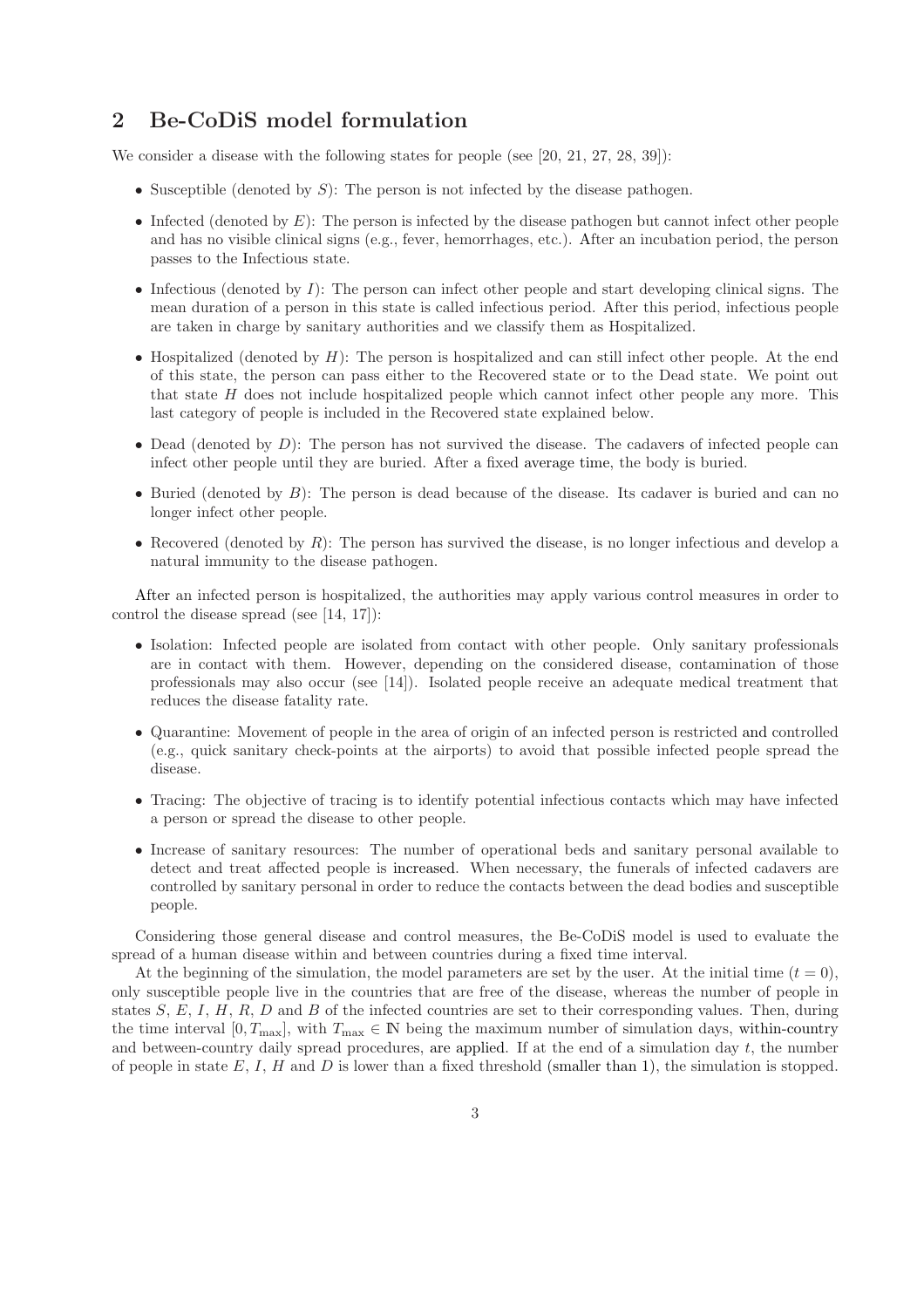Else, the simulation ends when  $t = T_{\text{max}}$ . Furthermore, the control measures are also implemented and they can be activated or deactivated, when starting the model, in order to quantify their effectiveness to reduce the magnitude and duration of an epidemic.

The spread of a disease within a particular country is modeled by using a deterministic compartmental model (see [6]). For the sake of simplicity, we assume that, at each time, the population inside a country is homogeneously distributed and constant. Thus, the spatial distribution of the epidemic inside a country can be omitted. We also suppose that new births are susceptible people and the birth rate is, for the sake of simplicity, equal to the death rate (due to the disease or other causes).

The disease spread between countries is modeled by using a spatial deterministic Individual-Based model (see [10]). We consider that the flow of people between countries i and j at time t (i.e., people traveling per day from  $i$  to  $j$  at time  $t$ ), is the only way to introduce the disease from country  $i$ , infected by the disease, to country j. To do so, we consider the matrix  $(\tau_{i,j})_{i,j=1}^{N_{\text{CO}}}$ , where  $\tau_{i,j} \in [0,1]$  is the rate of transfer  $(\text{day}^{-1})$ of people from country i to country j, which is expressed in  $%$  of population in i per day. Furthermore, we assume that only people in states  $S$  and  $E$  can travel, as other categories are not in condition to perform trips due to the clinical signs or to quarantine. Moreover, as a result of control measures in countries i and j, we assume that those rates can vary in time and are multiplied by a function denoted by  $m_{\text{tr }i,j}(t)$ .

Under those assumptions, the evolution of  $S_i(t)$ ,  $E_i(t)$ ,  $I_i(t)$ ,  $H_i(t)$ ,  $R_i(t)$ ,  $D_i(t)$  and  $B_i(t)$ , denoting the number of susceptible, infected, infectious, hospitalized, recovered, dead and buried people in country i at time t, respectively, is modeled by the following system of ordinary differential equations [20]

$$
\frac{dS_i}{dt}(t) = -\frac{S_i(t)\bigg(m_{I,i}(t)\beta_{I,i}I_i(t) + m_{H,i}(t)\beta_{H,i}H_i(t) + m_{D,i}(t)\beta_{D,i}D_i(t)\bigg)}{NP_i(t)}
$$
\n
$$
-\mu_{m,i}S_i(t) + \mu_{n,i}\bigg(S_i(t) + E_i(t) + I_i(t) + H_i(t) + R_i(t)\bigg)
$$
\n
$$
+\sum_{i\neq j}m_{tr,j,i}(t)\tau_{j,i}S_j(t) - \sum_{i\neq j}m_{tr,i,j}(t)\tau_{i,j}S_i(t),
$$
\n
$$
\frac{dE_i}{dt}(t) = \frac{S_i(t)\bigg(m_{I,i}(t)\beta_{I,i}I_i(t) + m_{H,i}(t)\beta_{H,i}H_i(t) + m_{D,i}(t)\beta_{D,i}D_i(t)\bigg)}{NP_i(t)}
$$
\n
$$
-\mu_{m,i}E_i(t) + \sum_{i\neq j}m_{tr,j,i}(t)\tau_{j,i}\mathcal{X}_{\epsilon_{fit}}(E_j(t))
$$
\n
$$
-\sum_{i\neq j}m_{tr,i,j}(t)\tau_{i,j}\mathcal{X}_{\epsilon_{fit}}(E_i(t)) - \gamma_E\mathcal{X}_{\epsilon_{fit}}(E_i(t)),
$$
\n
$$
\frac{dI_i}{dt}(t) = \gamma_E\mathcal{X}_{\epsilon_{fit}}(E_i(t)) - (\mu_{m,i} + \gamma_{I,i}(t))I_i(t),
$$
\n
$$
\frac{dR_i}{dt}(t) = \gamma_{I,i}(t)I_i(t) - \bigg(\mu_{m,i} + (1 - \omega_i(t))\gamma_{HR,i}(t) + \omega_i(t)\gamma_{HD}(i(t))\bigg)H_i(t),
$$
\n
$$
\frac{dR_i}{dt}(t) = (1 - \omega_i(t))\gamma_{HR,i}(t)H_i(t) - \mu_{m,i}R_i(t),
$$
\n
$$
\frac{dB_i}{dt}(t) = \omega_i(t)\gamma_{HD,i}(t)H_i(t) - \gamma_D D_i(t),
$$

where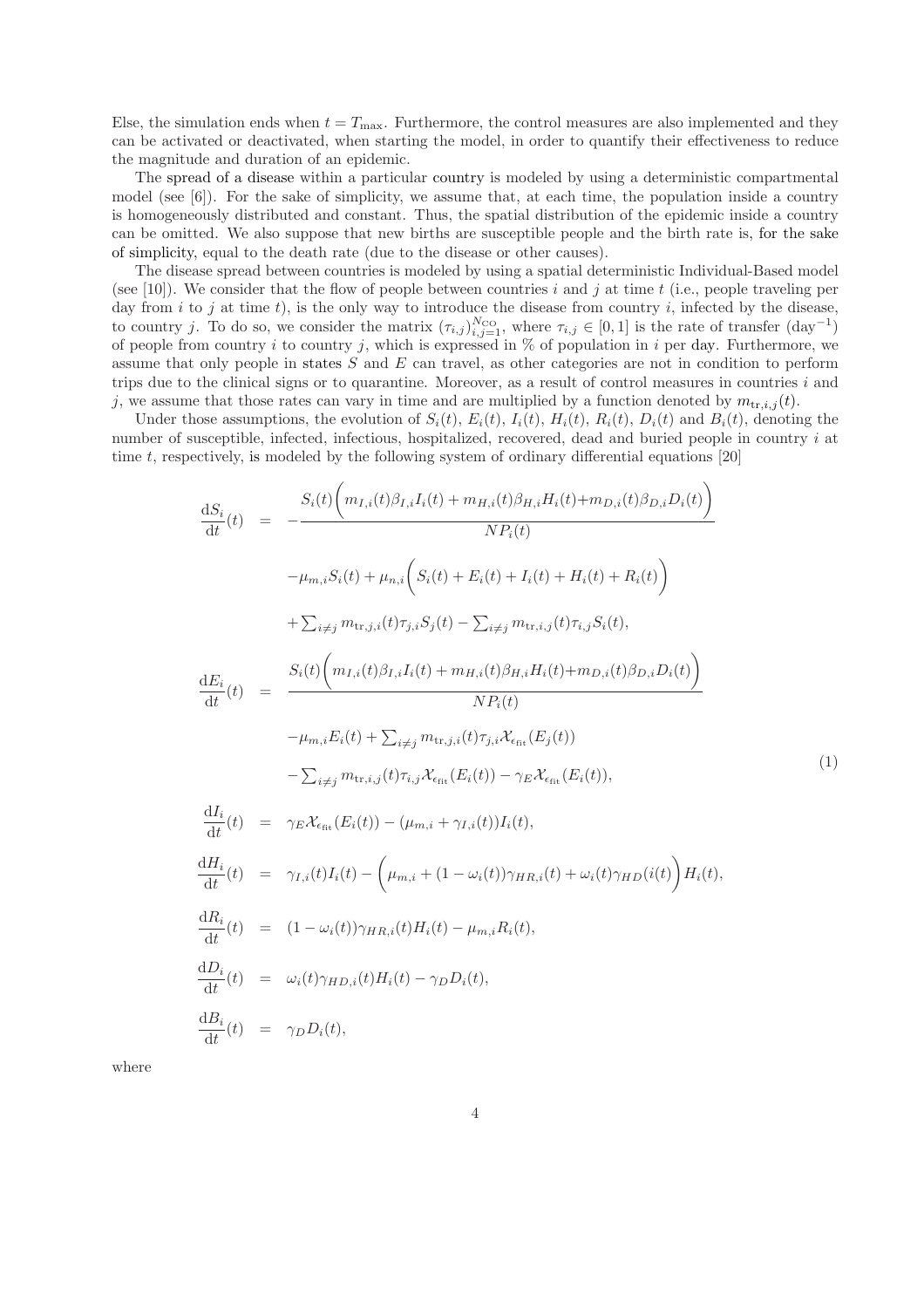- $i \in \{1, \ldots, N_{\rm CO}\}\$ is the index of each country,
- $N_{\text{CO}} \in \mathbb{N}$  is the number of countries,
- $NP_i(t) = S_i(t) + E_i(t) + I_i(t) + H_i(t) + R_i(t) + D_i(t) + B_i(t)$  is the number of people (alive and also died or buried because of the disease) in country  $i$  at time  $t$ ,
- $\mu_{n,i} \in [0,1]$  is the birth rate  $(\text{day}^{-1})$  in country *i*: the number of births per day and per capita,
- $\mu_{m,i} \in [0,1]$  is the mortality rate  $(\text{day}^{-1})$  in country *i*: the number of deaths per day and per capita (or, equivalently, the inverse of the mean life expectancy (day) of a person),
- $\omega_i(t) \in [0, 1]$  is the disease fatality percentage in country i at time t: the percentage of people who do not survive the disease,
- $\beta_{I,i} \in \mathbb{R}^+$  is the disease effective contact rate  $(\text{day}^{-1})$  of a person in state I in country *i*: the mean number of effective contacts (i.e., contacts sufficient to transmit the disease) of a person in state I per day before applying control measures,
- $\beta_{H,i} \in \mathbb{R}^+$  is the disease effective contact rate  $(\text{day}^{-1})$  of a person in state H in country i,
- $\beta_{D,i} \in \mathbb{R}^+$  is the disease effective contact rate  $(\text{day}^{-1})$  of a person in state D in country i,
- $\gamma_E(i, t), \gamma_{I,i}(t), \gamma_{HR,i}(t), \gamma_{HD,i}(t), \gamma_D(i, t) \in (0, +\infty)$  denote the transition rate  $(\text{day}^{-1})$  from state E, I, H (surviving), H (not surviving) or D to state I, H, R, D or B, respectively: the number of people per day and per capita passing from one state to the other (or, equivalently, the inverse of the mean duration of one of those people in state  $E$ ,  $I$ ,  $H$  (surviving),  $H$  (not surviving) or  $D$ , respectively). We note that  $\gamma_{I,i}(t)$ ,  $\gamma_{HR,i}(t)$  and  $\gamma_{HD,i}(t)$  are time and country dependent, since, due to the applied control measures in country  $i$ , their value could vary in time,
- $m_{I,i}(t), m_{H,i}(t), m_{D,i}(t) \in [0,1]$  (%) are functions representing the efficiency of the control measures applied to non-hospitalized infectious people, hospitalized people and infected cadavers respectively, in country  $i$  at time  $t$  to eradicate the outbreaks. Focusing on the application of the control measures, we multiply the disease contact rates (i.e.,  $\beta_{I,i}$ ,  $\beta_{H,i}$  and  $\beta_{D,i}$ ) by decreasing functions simulating the reduction of the number of effective contacts as the control measures efficiency is improved. Here, we have considered the functions (see [22]):

$$
m_{I,i}(t) = m_{H,i}(t) = m_{D,i}(t) = \exp\bigg(-\kappa_i \max(t - \lambda_i, 0)\bigg),\tag{2}
$$

where  $\kappa_i \in [0, +\infty)$  (day<sup>-1</sup>) simulates the efficiency of the control measures (greater value implies lower value of disease contact rates) and  $\lambda_i \in \mathbb{R} \cup \{+\infty\}$  (day) denotes the first day of application of those control measures,

•  $\mathcal{X}_{\epsilon_{\text{fit}}}(x) = x$  if  $x \geq \epsilon_{\text{fit}}$ ,  $\mathcal{X}_{\epsilon_{\text{fit}}}(x) = 2x - \epsilon_{\text{fit}}$  if  $(\epsilon_{\text{fit}}/2) \leq x \leq \epsilon_{\text{fit}}$ , and 0 elsewhere, with  $\epsilon_{\text{fit}} \geq 0$  being a small tolerance parameter. This function, with  $\epsilon_{\text{fit}}$  small enough, is a filter used to avoid artificial spread of the epidemic due to negligible values of  $x$ .

System (1) is completed with initial data  $S_i(0)$ ,  $E_i(0)$ ,  $I_i(0)$ ,  $H_i(0)$ ,  $R_i(0)$ ,  $D_i(0)$  and  $B_i(0)$  given in  $[0, +\infty);$  for  $i \in \{1, ..., N_{\text{CO}}\}.$ 

This full model (1) is summarized in Figure 1.

Remark 1. *We note that the Be-CoDiS model proposed here is not only limited to the study of the EVD, but can also tackle other diseases, such as the Middle East respiratory syndrome coronavirus or the Severe acute respiratory syndrome coronavirus [8], by adapting the model parameters.*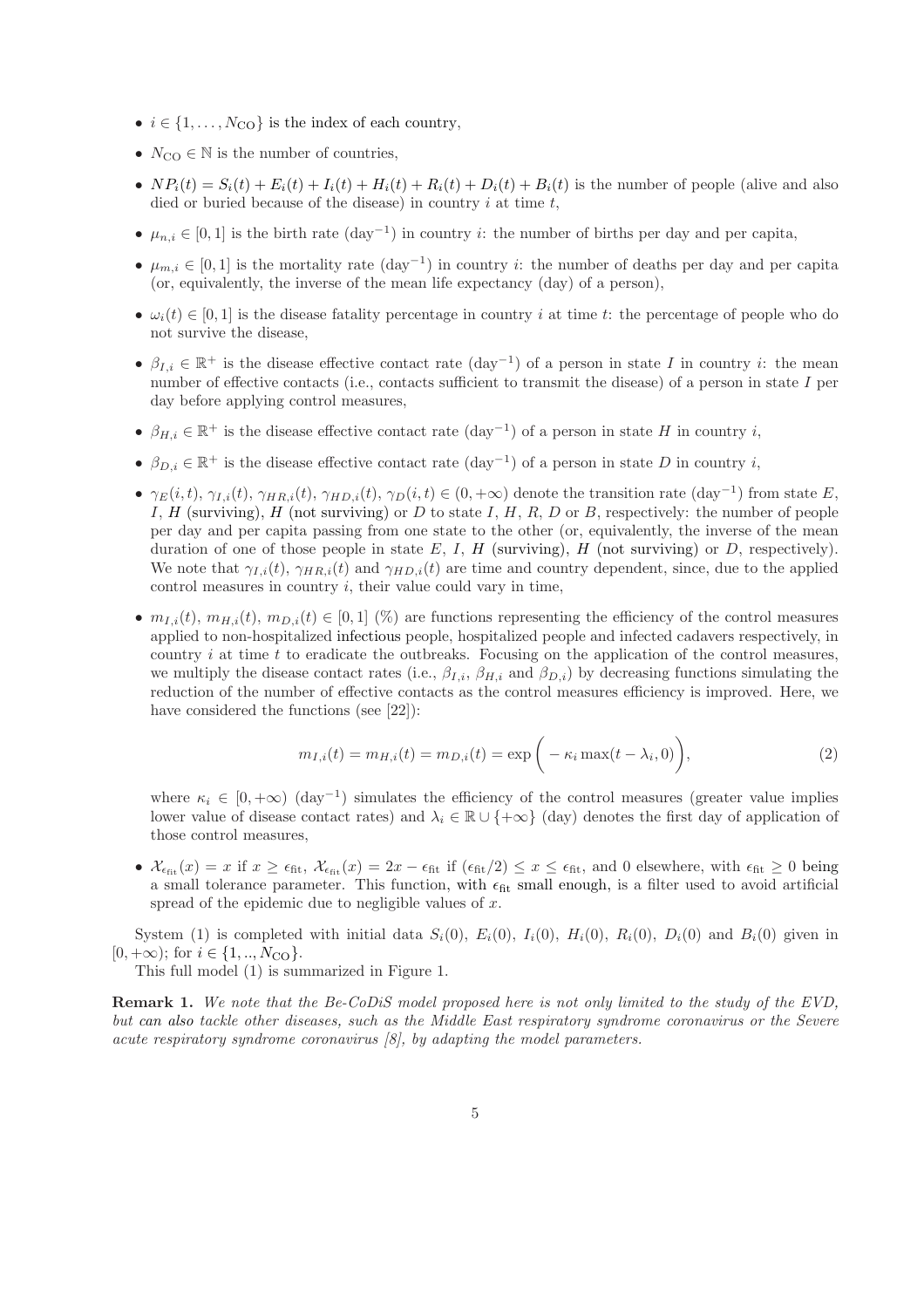

Figure 1: Diagram summarizing the complete version of the Be-CoDiS model.

# 3 Analytical behavior of the Be-CoDiS model

Here, we are interested in studying the equilibrium states and in estimating the basic reproduction ratio of simplified versions of the Be-CoDiS model presented in Section 2. First, we focus on the case of one country with an emigration flow of susceptible or infected people and an immigration flow of susceptible people. Then, we extend the study to the case of two countries, with one country sending people to the other one.

#### 3.1 Simplified model for one country

Here, we are interested in studying the behavior of the epidemic inside one single country. For the sake of simplicity, we assume that the population size in the considered country is constant and equal to  $N \in \mathbb{N}$  (i.e., emigration or death flows are compensated by immigration or birth flows entering the susceptible state). This hypothesis is reasonable as, due to the size of the population in a country (generally larger than a million of people) and the time scale of the study (generally lower than five years) considered here, the global variation of the population size during a simulation is negligible [18]. To avoid asymptotic endemic solutions with the whole population concentrated in state  $B$ , the flow from state  $D$  to state  $B$  is replaced by a flow from state D to state S and state B is omitted. We note that this change in the model satisfies the hypothesis mentioned previously that deaths are replaced by immigration or births in the susceptible state in order to keep constant the size of the population. Furthermore, to simplify notations,we consider that  $S, E, I, H, R$  and D denote the ratio of people in each state in the considered country (rather than the total number of people). Additionally, we assume that the model coefficients are constant and no control measures are applied. As no other country is considered, the filter  $\mathcal{X}_{\epsilon_{\text{fit}}}$  is omitted. A diagram of this model for one country is shown in Figure 2.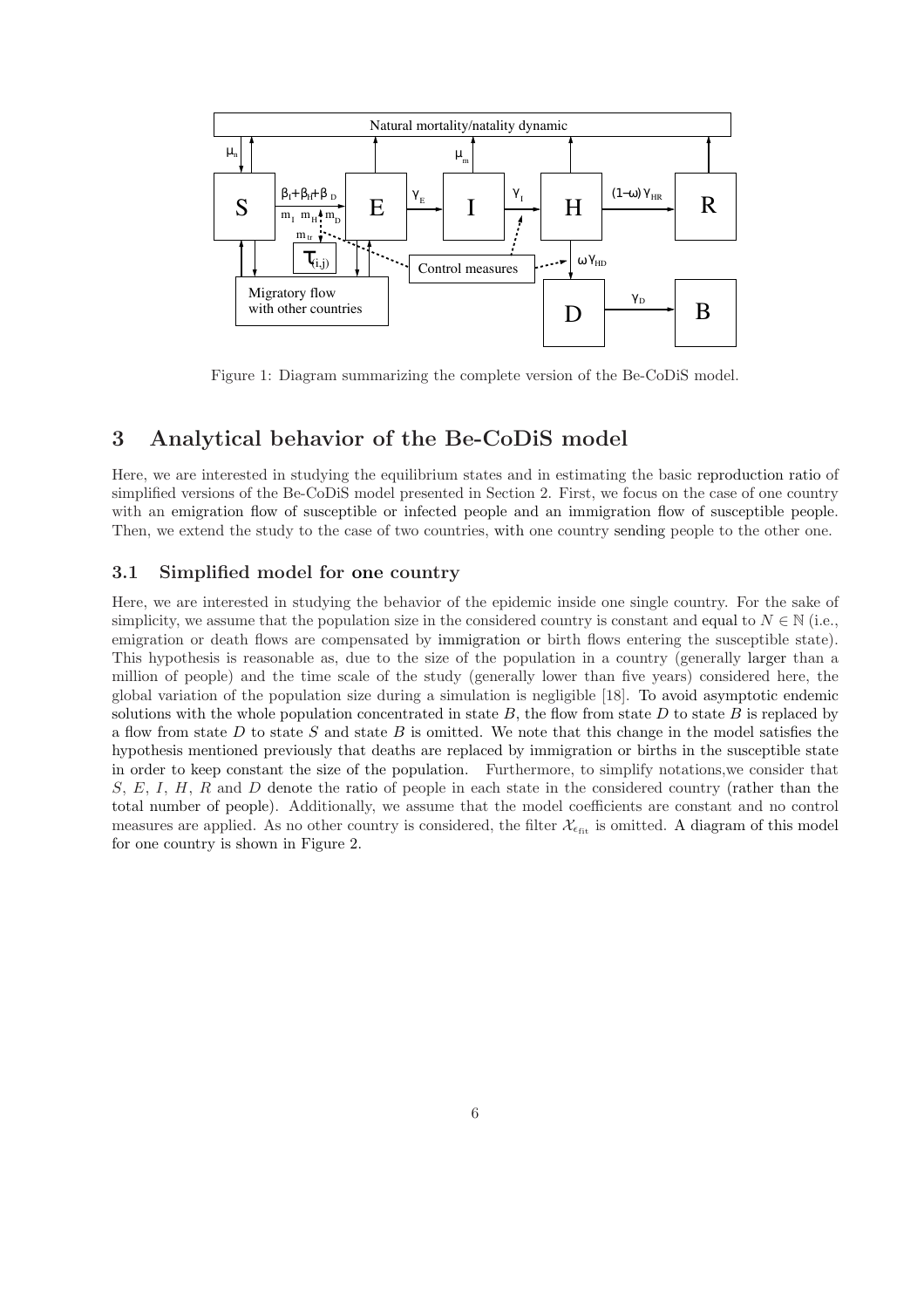

Figure 2: Diagram of the simplified model with one country considered in Section 3.1.

Under these assumptions, the evolution of the epidemic, is modeled by

$$
\begin{cases}\n\frac{dS}{dt}(t) = -S(t)\left(\beta_I I(t) + \beta_H H(t) + \beta_D D(t)\right) + \tau E(t) \\
+ \mu \left(E(t) + I(t) + H(t) + R(t)\right) + \theta D(t), \\
\frac{dE}{dt}(t) = S(t)\left(\beta_I I(t) + \beta_H H(t) + \beta_D D(t)\right) - (\mu + \delta + \tau)E(t), \\
\frac{dI}{dt}(t) = \delta E(t) - (\mu + \gamma)I(t), \\
\frac{dH}{dt}(t) = \gamma I(t) - (\mu + \lambda + \alpha)H(t), \\
\frac{dR}{dt}(t) = \alpha H(t) - \mu R(t), \\
\frac{dD}{dt}(t) = \lambda H(t) - \theta D(t),\n\end{cases}
$$
\n(3)

where

- $\mu \in [0, 1]$  is the mortality rate  $(\text{day}^{-1}),$
- $\beta_I \in \mathbb{R}^+$  is the disease effective contact rate  $(\text{day}^{-1}.\text{person}^{-1})$  of people in state I,
- $\beta_H \in \mathbb{R}^+$  is the disease effective contact rate  $(\text{day}^{-1}.\text{person}^{-1})$  of people in state H,
- $\beta_D \in \mathbb{R}^+$  is the disease effective contact rate  $(\text{day}^{-1}.\text{person}^{-1})$  of people in state D,
- $\delta$ ,  $\gamma$  and  $\theta$  denote the transition rates (day<sup>-1</sup>) from state E to I, I to H and D to S, respectively.
- $\lambda \in [0,1]$  is the disease fatality percentage times the transition rate from state H to state D,
- $\alpha$  is the disease survival percentage (1 minus the desease fatality percentage) times the transition rate from state  $H$  to state  $R$ ,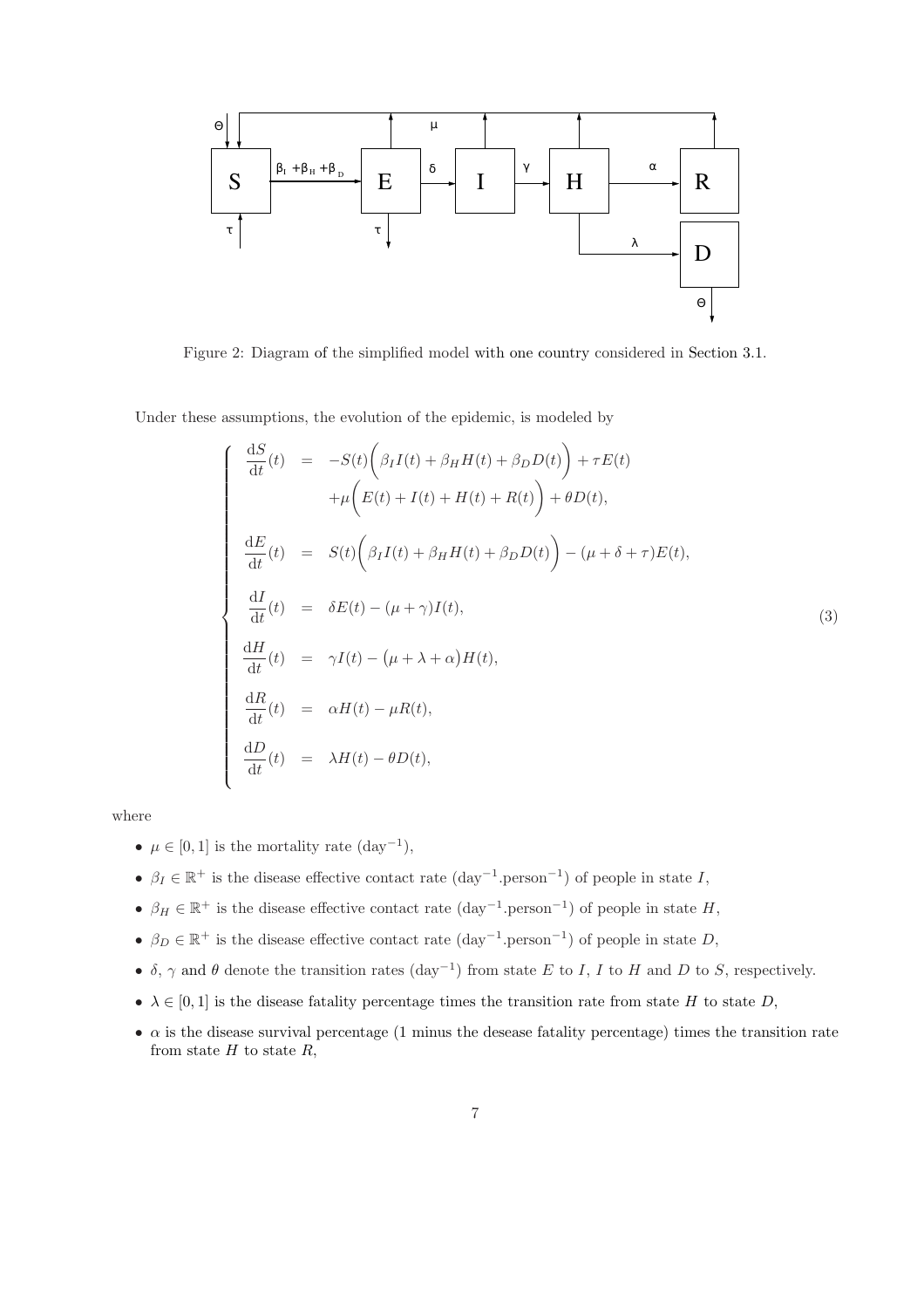•  $\tau \in [0,1]$  is the daily rate  $(\%)$  of the movement of people in states S or E (people in other states are not supposed to travel due to their health situation) leaving the country.

We point out that, in order to keep constant the population, people leaving the country for unit of time (i.e.,  $\tau(S+E)$ ) and people being buried for unit of time (i.e.,  $\theta D$ ) are added to the susceptible state.

The main parameters used in this work and their corresponding range of values used in Section 4 are summarized in Table 1.

| Notation               | Range of Value          | Description                                                          |
|------------------------|-------------------------|----------------------------------------------------------------------|
| $\beta_{Ii}$           | [0.0494, 0.2671]        | Disease effective contact rate $(\text{day}^{-1}\text{person}^{-1})$ |
|                        |                         | of people in state $I$ in country $i$                                |
| $\beta_{Hi}$           | [0.020, 0.0107]         | Disease effective contact rate $(\text{day}^{-1}\text{person}^{-1})$ |
|                        |                         | of people in state $H$ in country $i$                                |
| $\beta_{Di}$           | [0.0494, 0.2671]        | Disease effective contact rate $(\text{day}^{-1}\text{person}^{-1})$ |
|                        |                         | of people in state $D$ in country $i$                                |
| $\delta_i$             | [0.0120, 0.0230]        | Transition rate $(\text{day}^{-1})$ from state E                     |
|                        |                         | to state $I$ in country $i$                                          |
| $\gamma_i$             | [0.2000, 0.5000]        | Transition rate $(\text{day}^{-1})$ from state I                     |
|                        |                         | to state $H$ in country $i$                                          |
| $\alpha_i$             | [0.148, 0.1050]         | Disease survival percentage times                                    |
|                        |                         | transition rate $(\text{day}^{-1})$ from state H to state R          |
| $\lambda_i$            | [0.0328, 0.1282]        | Disease fatality percentage times                                    |
|                        |                         | the transition rate $(\text{day}^{-1})$ from state H to state D      |
| $\theta_i$             | [0.5000, 1.0000]        | Transition rate $(\text{day}^{-1})$ from state D                     |
|                        |                         | to state $S$ in country $i$                                          |
| $\mu_i$                | [0.012, 0.023]          | Natural mortality rate $(\text{day}^{-1})$ in country i              |
| $\tau_i$               | $[0,2.4] \cdot 10^{-5}$ | Daily rate $(\%$ day <sup>-1</sup> ) of the movement of people       |
|                        |                         | leaving country i                                                    |
| $N_i$                  | $[10, 20] \cdot 10^6$   | Number of people in country $i$                                      |
| $S_i(t)/E_i(t)/I_i(t)$ | [0,1]                   | Percentage $(\%)$ of people in state S, E, I, H, R, D                |
| $H_i(t)/R_i(t)/D_i(t)$ |                         | in country $i$ at time $t$                                           |

Table 1: Summary of the main notations used in this work. A brief description (Description) and the range (i.e., minimum and maximum values) of the values (**Range of Value**) used in Section 4, with  $i \in \{1,2\}$ .

For convenience, we will write the solutions of (3) as vectors  $(E(t), I(t), H(t), D(t), S(t), R(t)) \in [0, 1]^6$ , for all  $t \ge 0$ . We also consider  $\Omega = \{(E, I, H, D, S, R) \in [0, 1]^6 : E + I + H + D + S + R = 1\}.$ 

**Theorem 1.** *The set*  $\Omega$  *is positively invariant for System (3) (i.e., if (E(0), I(0), ..., R(0))*  $\in \Omega$ *, then*  $(E(t), I(t), ..., R(t)) \in \Omega$ , for all  $t > 0$ .

*Proof.* First, we note that System (3) is positive (i.e., if  $(E(0), ..., R(0)) \in [0, +\infty)^6$ , then  $(E(t), ..., R(t)) \in$  $[0, +\infty)^6$ , for all  $t > 0$ ). Indeed, if  $(E(t), ..., R(t)) \in [0, +\infty)^6$  and  $S(t) = 0$ , then  $\frac{dS(t)}{dt} \ge 0$ , which guarantees that  $S$  cannot become negative. This property is also true for the other disease states, ensuring the positivity of the considered system.

Additionally, since  $\frac{dE}{dt}$  $\frac{\mathrm{d}E}{\mathrm{d}t} + \frac{\mathrm{d}I}{\mathrm{d}t}$  $\frac{\mathrm{d}I}{\mathrm{d}t} + \frac{\mathrm{d}H}{\mathrm{d}t}$  $\frac{\mathrm{d}H}{\mathrm{d}t} + \frac{\mathrm{d}D}{\mathrm{d}t}$  $rac{dD}{dt} + \frac{dS}{dt}$  $\frac{\mathrm{d}S}{\mathrm{d}t} + \frac{\mathrm{d}R}{\mathrm{d}t}$  $\frac{d\mathbf{r}}{dt} = 0$ , we have that  $E(t) + I(t) + H(t) + D(t) +$  $S(t) + R(t) = E(0) + I(0) + H(0) + D(0) + S(0) + R(0) = 1$  for all  $t \ge 0$ .  $\Box$ 

8

Thus, we deduce that  $\Omega$  is positively invariant for System (3).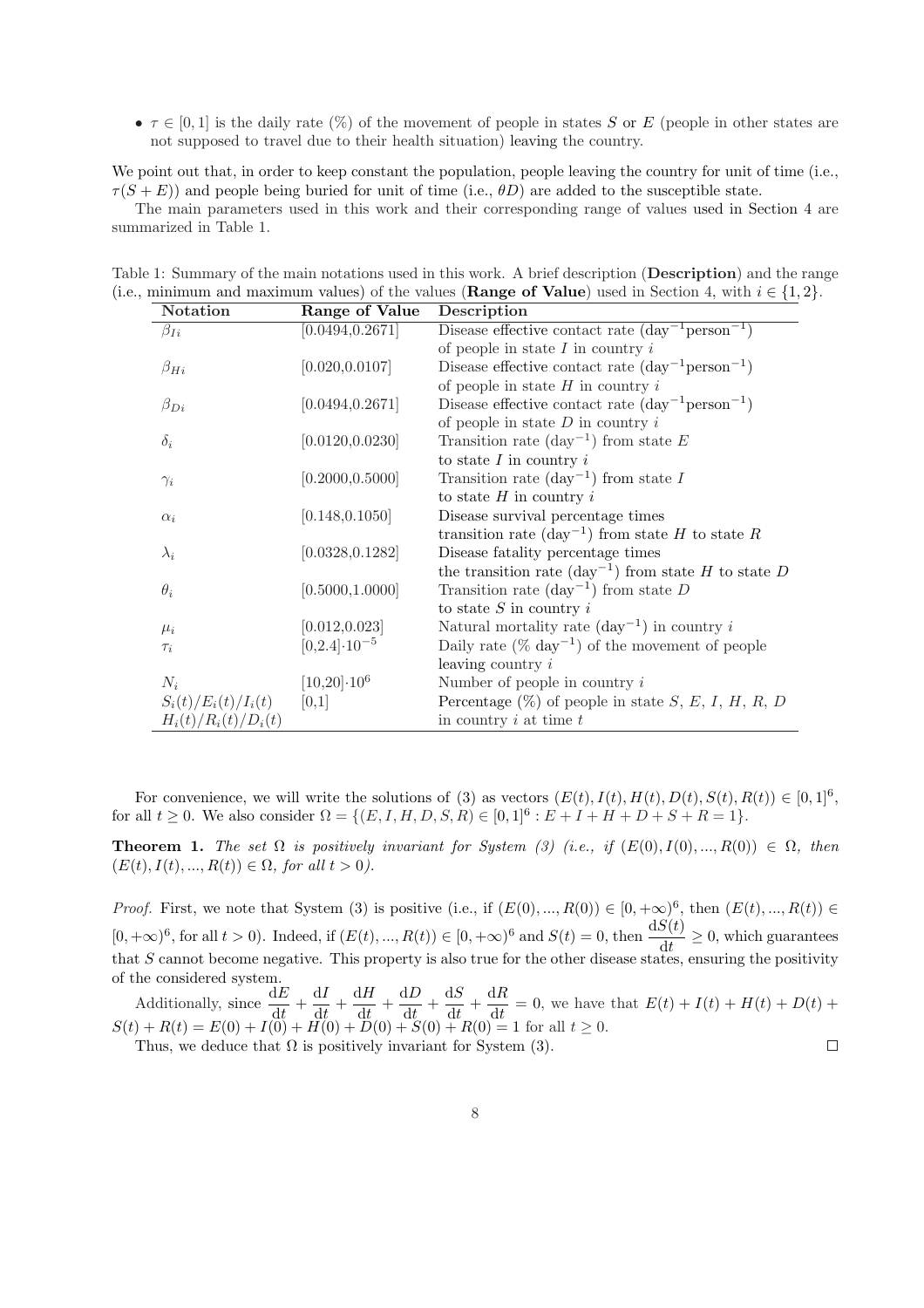For the study of the stability properties of System  $(3)$ , we will use the basic reproduction ratio  $R_0$ , which is the average number of secondary cases produced by one infected individual during its entire infectious period in an otherwise uninfected population [1, 16].

From a mathematical point of view, the value of  $R_0$  associated to the epidemiological compartmental model (3) can be computed as the spectral radius of the so-called next generation matrix (see [31] for more details) as explained below.

More precisely, let us consider a general compartmental model for infectious disease transmission, defined (following the notation used in [29]) by

$$
\begin{cases}\n\dot{X} = \mathcal{F}(X, Y) - \mathcal{V}(X, Y) \\
\dot{Y} = g(X, Y),\n\end{cases} \tag{4}
$$

where vectors  $X = (x_1, \ldots, x_n)^T \in \mathbb{R}^n$  and  $Y = (y_1, \ldots, y_m)^T \in \mathbb{R}^m$  represent the populations in infected and non-infected states, respectively; vector  $\mathcal{F} = (\mathcal{F}_1, \mathcal{F}_2, \ldots, \mathcal{F}_n)^T$ , with  $\mathcal{F}_i$  being the rate of appearence of news infections in compartment *i*; vector  $V = (V_1, V_2, \ldots, V_n)^T$ , with  $V_i$  being the rate of transfer of individuals out of (for positive values) or into (for negative values) compartment by all other means; and vector  $g = (g_1, \ldots, g_m)^T$  represents the transition terms for non-infected states.

Following [29, 32], we assume that:

- (A1) All functions  $\mathcal{F}_i$ ,  $\mathcal{V}_i$  and  $g_i$  are  $\mathcal{C}^2([0,1]^{n+m};\mathbb{R})$ ,
- (A2)  $\mathcal{F}(0, Y) = \mathcal{V}(0, Y) = 0$  (if the population is free of disease then it will remain free of disease),
- (A3)  $\mathcal{F}_i(X, Y) \ge 0 \ \forall i \in \{1, ..., n\}$  if X, Y satisfy  $x_i \ge 0$  and  $y_j \ge 0 \ \forall (i, j) \in \{1, ..., n\} \times \{1, ..., m\}$ ,
- (A4)  $\left\{\begin{array}{l}\text{Given } i \in \{1, \ldots, n\}, \, \mathcal{V}_i(X, Y) \leq 0 \text{ if vector } X \text{ satisfies that } x_i = 0, \\ \text{Given } j \in \{1, \ldots, m\}, \, g_j(X, Y) \geq 0 \text{ if vector } Y \text{ satisfies that } y_j = 0, \end{array}\right\}$  (if a compartment is empty, then there can be no transfer of individuals out of the compartment),
- $(A5) \sum_{n=1}^{\infty}$  $i=1$  $\mathcal{V}_i(X, Y) \geq 0 \ \forall X, Y$  such that  $x_i \geq 0$  and  $y_j \geq 0, \ \forall (i, j) \in \{1, \ldots, n\} \times \{1, \ldots, m\}$  (the total

outflow from all infected compartments is non negative),

(A6) the disease-free system  $\dot{Y} = g(0, Y)$  has a unique equilibrium  $Y_f \in \Omega_Y = \{Y \in [0, 1]^m : Y_1 + ... + Y_m = 1\}$ 1}, which is globally asymptotically stable in  $\Omega_Y$ .

Therefore, using assumptions (A1)–(A6),  $P_f = (X_f, Y_f)$ , with  $X_f = (0, \dots, 0)$ , is the unique admissible disease free equilibrium for System (4); we refer to this point as the disease-free equilibrium. Furthermore, there will be a unique basic reproduction ratio  $R_0$ , the one associated to  $P_f$ , which can be computed as follows:

Let

$$
F = \left[\frac{\partial \mathcal{F}_i}{\partial x_j}(P_f)\right]_{i,j=1}^n \quad \text{and} \quad V = \left[\frac{\partial \mathcal{V}_i}{\partial x_j}(P_f)\right]_{i,j=1}^n. \tag{5}
$$

From assumptions (A1)–(A6) we have (see [32, page 174]) that, if V is nonsingular and F and  $V^{-1}$  are nonnegative matrices (i.e., square matrices all of whose elements are nonnegative), then the basic reproduction ratio associated to  $P_f$  is given by  $R_0 = \rho (F V^{-1})$ , the spectral radius of matrix  $F V^{-1}$  (see [31], page 33), which is the so called next generation matrix).

Taking into consideration this result, we introduce the following formulation of System (3). Let  $P =$  $(X, Y)^T$ , with  $X = (E, I, H, D)^T$  and  $Y = (S, R)^T$ . System (3) can be rewritten as System (4), where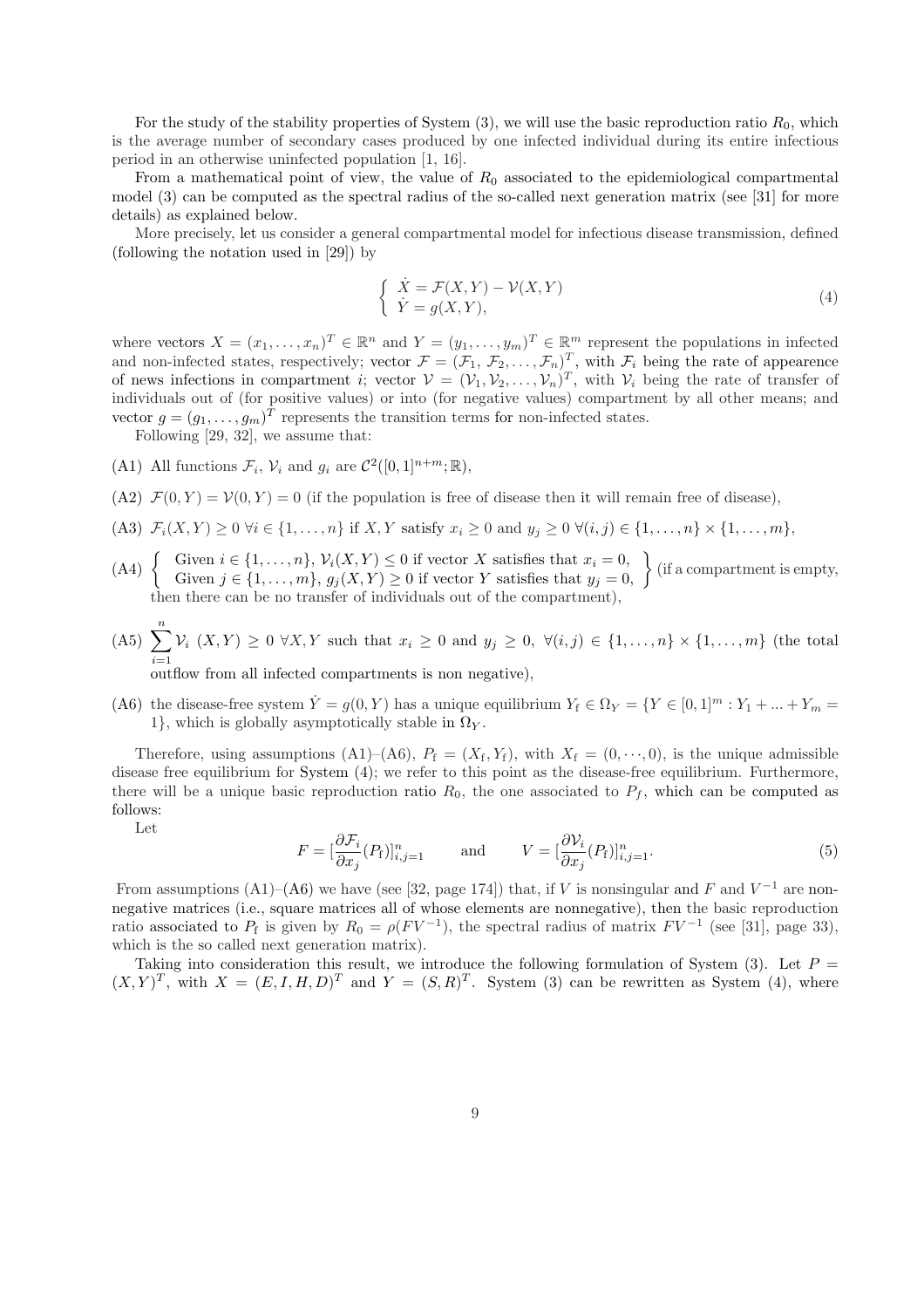$$
\mathcal{F}(X,Y) = \tilde{\mathcal{F}}(S)X, \mathcal{V}(X,Y) = \tilde{\mathcal{V}}X \text{ and } g(X,Y) = \tilde{g}(S) \begin{pmatrix} X \\ Y \end{pmatrix}, \text{ with}
$$
\n
$$
\tilde{\mathcal{F}}(S) = \begin{pmatrix} 0 & \beta_I S & \beta_I S & \beta_D S \\ 0 & 0 & 0 & 0 \\ 0 & 0 & 0 & 0 \\ 0 & 0 & 0 & 0 \end{pmatrix}, \tilde{\mathcal{V}} = \begin{pmatrix} (\mu + \delta + \tau) & 0 & 0 & 0 \\ -\delta & (\mu + \gamma) & 0 & 0 \\ 0 & -\gamma & (\mu + \lambda + \alpha) & 0 \\ 0 & 0 & -\lambda & \theta \end{pmatrix} \text{ and }
$$
\n
$$
\tilde{g}(S) = \begin{pmatrix} \mu + \tau & \mu - \beta_I S & \mu - \beta_H S & \theta - \beta_D S & 0 & \mu \\ 0 & 0 & \alpha & 0 & -\mu \end{pmatrix}.
$$

Then, we have the following theorem.

Theorem 2. *The basic reproduction ratio of System* (3) *is given by*

$$
R_0 = \frac{\delta(\alpha \theta \beta_I + \gamma \lambda \beta_D + \gamma \theta \beta_H + \lambda \theta \beta_I + \mu \theta \beta_I)}{(\mu + \delta + \tau)(\mu + \gamma)(\mu + \lambda + \alpha)\theta}.
$$
(6)

*Proof.* To compute the basic reproduction ratio of System (3), we apply the Next Generation Matrix methodology briefly described above (see [31]).

To do that, we first rewrite (as done above) System  $(3)$  as  $(4)$  and notice that the assumptions  $(A1)$ – $(A5)$ are satisfied. In order to check (A6), we consider the system  $\dot{Y} = g(0, Y)$ , which is given by

$$
\begin{cases}\n\frac{\mathrm{d}S}{\mathrm{d}t}(t) = \mu R(t), \\
\frac{\mathrm{d}R}{\mathrm{d}t}(t) = -\mu R(t).\n\end{cases}
$$
\n(7)

In  $\Omega_Y = \{ (S, R)^T \in [0, 1]^2 : S + R = 1 \}$ , the solutions of System (7) satisfy

$$
\frac{\mathrm{d}S}{\mathrm{d}t}(t) = \mu R(t) = \mu (1 - S(t)).
$$

Thus,  $(S(t), R(t))^T = (1 - R(0)e^{-\mu t}, R(0)e^{-\mu t})$  is the unique solution of (7) in  $\Omega_Y$ , once an initial value  $R(0) \in [0,1]$  is given, and  $Y_f = (1,0)^T$  is its unique equilibrium point in  $\Omega_Y$ , which is globally asymptotically stable. Therefore, all the assumptions  $(A1)$ – $(A6)$ , detailed above, are satisfied. Matrices  $F = \left[\frac{\partial \mathcal{F}_i}{\partial x_j}(P_f)\right]_{i,j=1}^4$  and  $V = \left[\frac{\partial V_i}{\partial x_j}(P_f)\right]_{i,j=1}^4$  are given by

$$
F = \begin{pmatrix} 0 & \beta_I & \beta_H & \beta_D \\ 0 & 0 & 0 & 0 \\ 0 & 0 & 0 & 0 \\ 0 & 0 & 0 & 0 \end{pmatrix} \text{ and } V = \tilde{\mathcal{V}} = \begin{pmatrix} (\mu + \delta + \tau) & 0 & 0 & 0 \\ -\delta & (\mu + \gamma) & 0 & 0 \\ 0 & -\gamma & (\mu + \lambda + \alpha) & 0 \\ 0 & 0 & -\lambda & \theta \end{pmatrix}, \quad (8)
$$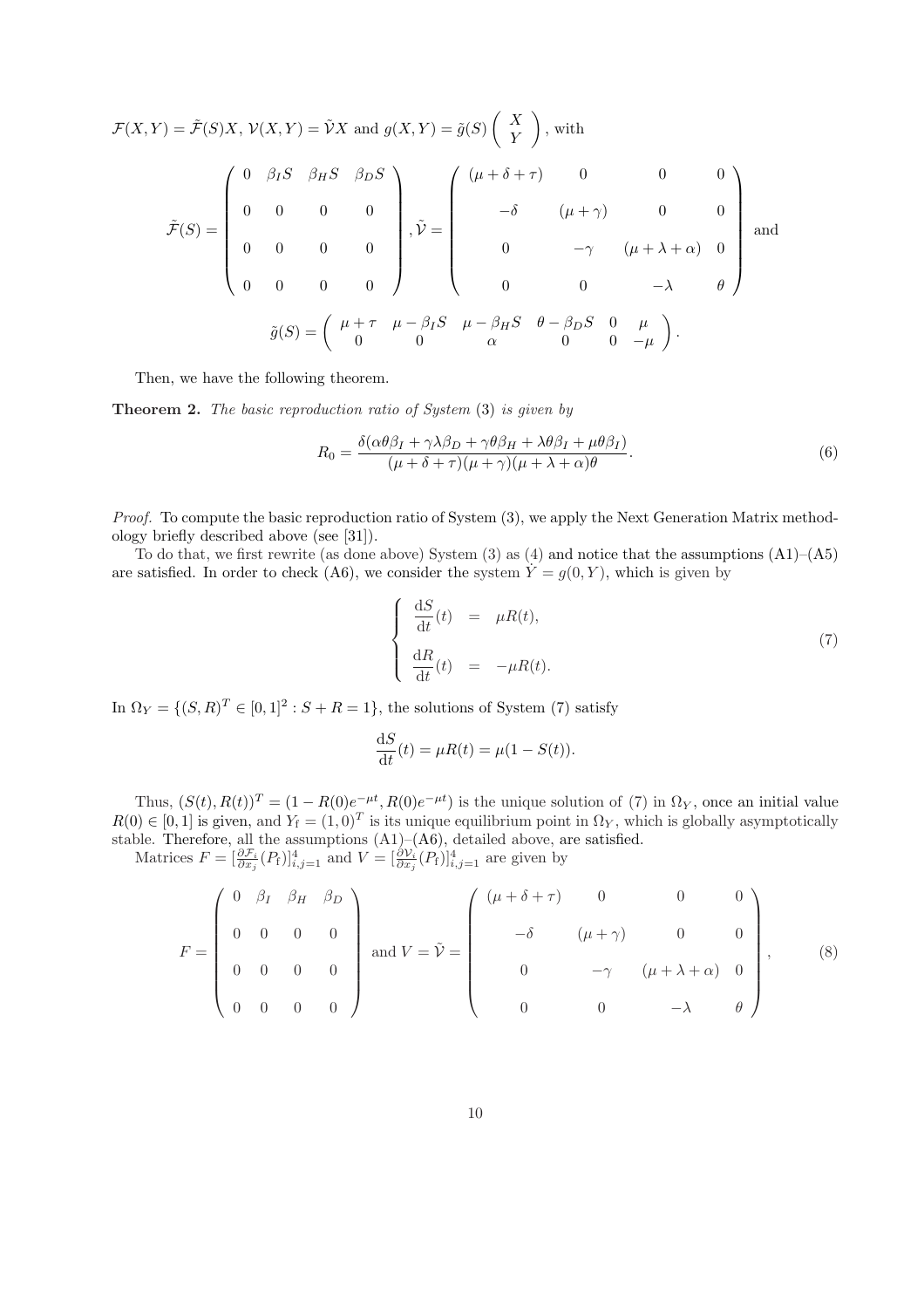respectively. Furthermore,  $V$  is nonsingular,

$$
V^{-1} = \begin{bmatrix} (\mu + \delta + \tau)^{-1} & 0 & 0 & 0 \\ \frac{\delta}{(\mu + \gamma)(\mu + \delta + \tau)} & (\mu + \gamma)^{-1} & 0 & 0 \\ \frac{\gamma \delta}{(\mu + \lambda + \alpha)(\mu + \gamma)(\mu + \delta + \tau)} & \frac{\gamma}{(\mu + \lambda + \alpha)(\mu + \gamma)} & (\mu + \lambda + \alpha)^{-1} & 0 \\ \frac{\lambda \gamma \delta}{(\mu + \lambda + \alpha)(\mu + \gamma)(\mu + \delta + \tau)} & \frac{\lambda \gamma}{(\mu + \lambda + \alpha)(\mu + \gamma)} & \frac{\lambda}{(\mu + \lambda + \alpha)\theta} & \theta^{-1} \end{bmatrix},
$$
  
= 
$$
\begin{bmatrix} \frac{\delta(\alpha \beta_1 + \gamma \lambda \beta_D + \gamma \theta \beta_H + \lambda \theta \beta_I + \mu \theta \beta_I)}{(\mu + \lambda + \alpha)(\mu + \gamma)(\mu + \lambda + \alpha)\theta} & \frac{\beta_I \theta (\mu + \lambda + \alpha) + \beta_H \gamma \theta + \beta_D \lambda \gamma}{(\mu + \lambda + \alpha)(\mu + \gamma)\theta} & \frac{\beta_H \theta + \beta_D \lambda}{(\mu + \lambda + \alpha)\theta} & \frac{\beta_D}{\theta} \\ 0 & 0 & 0 & 0 \\ 0 & 0 & 0 & 0 \end{bmatrix}.
$$

It is clear that the eigenvalues of  $FV^{-1}$  are  $\frac{\delta(\alpha\theta\beta_I + \gamma\lambda\beta_D + \gamma\theta\beta_H + \lambda\theta\beta_I + \mu\theta\beta_I)}{\beta(\alpha\beta_I + \beta\beta_I + \gamma\theta\beta_I + \lambda\theta\beta_I + \mu\theta\beta_I)}$  $(\mu + \delta + \tau)(\mu + \gamma)(\mu + \lambda + \alpha)\theta$ (simple) and 0 (whose algebraic multiplicity is 3). Therefore, as claimed previously,

$$
R_0 = \rho (F V^{-1}) = \frac{\delta(\alpha \theta \beta_I + \gamma \lambda \beta_D + \gamma \theta \beta_H + \lambda \theta \beta_I + \mu \theta \beta_I)}{(\mu + \delta + \tau)(\mu + \gamma)(\mu + \lambda + \alpha)\theta}
$$

which is the value given in (6).

and

 $F V^{-1}$ 

Using the basic reproduction ratio  $R_0$  given in (6), we have the following stability results.

Theorem 3. *With the notations used in* (4)*, if (A1)–(A6) are satisfied, we have the following results:*

- 1. The (unique) disease free equilibrium  $P_f=(0,0,0,0,1,0)$  of System (3) is globally asymptotically stable *in*  $\Omega$  *if*  $R_0 \leq 1$  *and unstable if*  $R_0 > 1$ *.*
- *2.* If  $R_0 > 1$ , System (3) has, at least, one endemic disease equilibrium  $P_e = (X_e, Y_e) \in \Omega$ , with  $X_e = (E_e, I_e, H_e, D_e)$  and  $Y_e = (S_e, R_e)$  given by  $S_e = \frac{1}{R_e}$  $\frac{1}{R_0}$ ,  $E_e = \theta \mu (\mu + \gamma) (\mu + \alpha + \lambda) \phi$ ,  $I_e =$  $\delta\theta\mu\left(\mu+\alpha+\lambda\right)\phi$ ,  $H_e = \delta\theta\gamma\mu\phi$ ,  $R_e = \delta\theta\alpha\gamma\phi$ ,  $D_e = \delta\gamma\lambda\mu\phi$  and

$$
\phi = \frac{1}{(\delta \gamma \lambda (\mu - \theta) + (\mu + \delta + \tau)(\mu + \gamma)(\mu + \lambda + \alpha)\theta)} \left(1 - \frac{1}{R_0}\right).
$$

Before proving Theorem 3 we recall some results that will be used in the proof. We consider a general autonomous differential equation:

$$
\dot{x}(t) = f(x(t)), \quad t > 0,
$$
\n(9)

,

such that  $x \in \mathbb{R}^n$  and  $f \in C^0(\mathbb{R}^n, \mathbb{R}^n)$ . Let us denote, for any function  $V \in C^1(U, \mathbb{R})$  with  $U \subset \mathbb{R}^n$ ,

$$
\dot{V}(x) = \nabla V(x)^{\mathrm{T}} f(x). \tag{10}
$$

**Theorem 4.** Let  $\mathcal{G} \subset \mathbb{R}^n$  be a compact and positively invariant set for System (9). Let  $L \in C^1(\mathcal{G}, \mathbb{R}^n)$ *such that*  $\dot{L}(x) \leq 0$ *, for all*  $x \in \mathcal{G}$ *. We consider the following sets:*  $S_1 = \{x \in \mathcal{G} : L(x) = \min_{w \in \mathcal{G}} L(w)\}$ ;  $S_2 = \{x \in \mathcal{G} : L(x) = 0\}$  and  $S_3$  the largest invariant set in  $S_2$  for System (9). If  $S_1 = S_3$ , then, starting *from any point in* G*, System* (9) *converges asymptotically to* S3*.*

*Proof.* See, for instance, [2, page 346].

 $\Box$ 

 $\Box$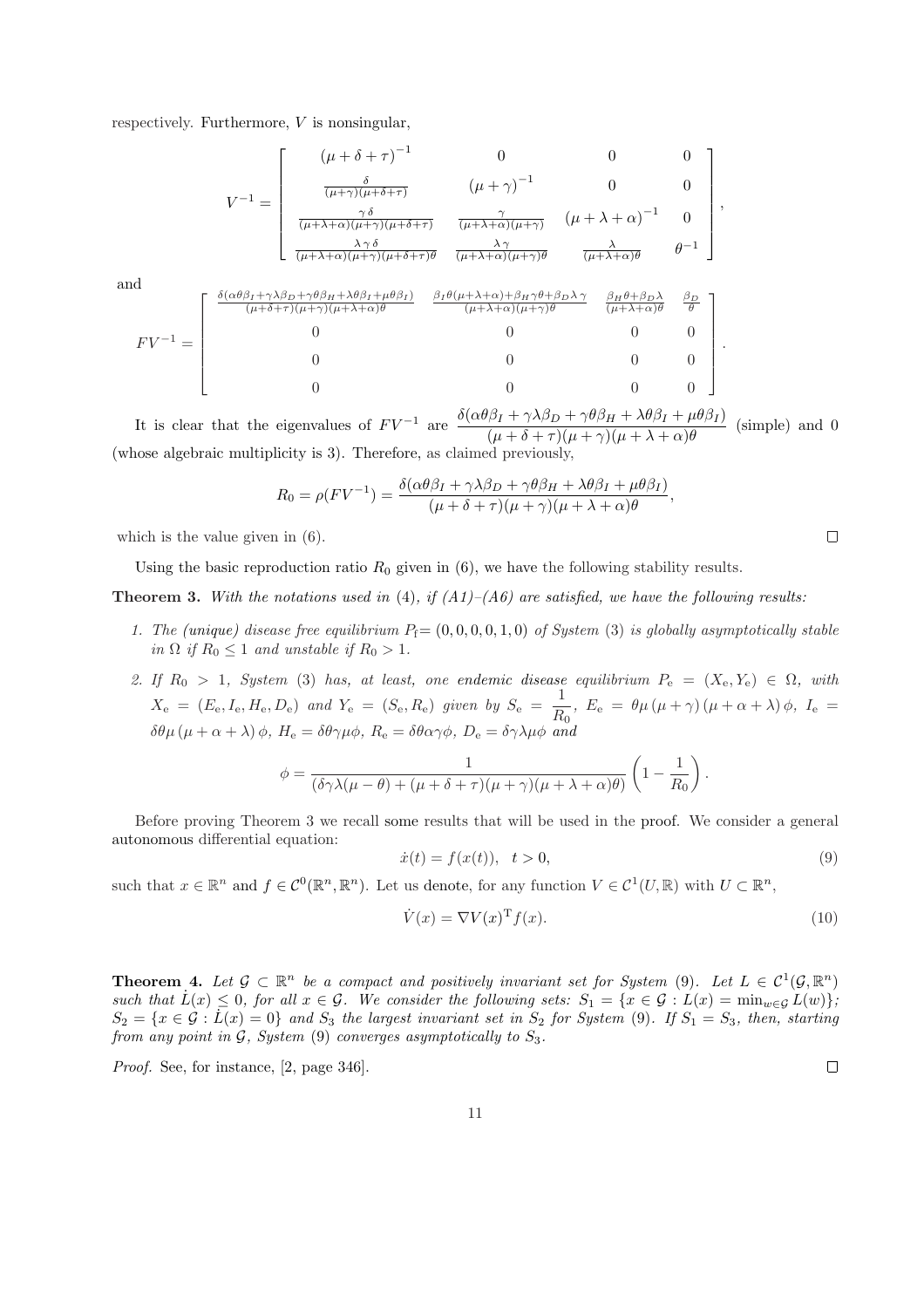*Proof of Theorem 3.* First, we determine the equilibrium states of System (4) by solving  $(\tilde{\mathcal{F}}(S) - \tilde{\mathcal{V}}) X =$ 0 and  $\tilde{g}(S)P = 0$ . After some computation (we have used Maple 16), it can be proved that  $P_f \in \Omega$  and  $P_e$ . given in the statement of Theorem 3, are equilibrium points. If  $R_0 > 1, P_e \in \Omega$ , else  $R_0 \leq 1, P_e \notin \Omega$  (we also note that, if  $R_0 > 1$  and tends to 1, then  $P_e$  tends to  $P_f$ ).

#### Let us assume that  $R_0 \leq 1$ :

In order to build a function  $L$  as defined in the statement of Theorem 4, we use a method developed in [29] to determine a Lyapunov function for the disease free points of System (4) (i.e., points such that  $E = I = H = D = 0$ . With that aim, the first line of System (4) is rewritten as

$$
\dot{X} = (F - V)X - f(X, Y),
$$

where F and V are defined in (5) and  $f(X, Y) = (F - V)X - \mathcal{F}(X, Y) + \mathcal{V}(X, Y)$ . Thus, in our case, from (8), we have that  $f(X, Y) = (F - V)X - \tilde{\mathcal{F}}(S)X + \tilde{V}X = (F - \tilde{\mathcal{F}}(S))X$ .

Matrices  $FV^{-1}$  and  $V^{-1}F$  have the same eigenvalues (we remind that the products of AB and BA of two arbitrary matrices  $A \in \mathcal{M}_{n \times m}$  and  $B \in \mathcal{M}_{m \times n}$  have the same set of eigenvalues since, if u is an eigenvector of AB, then Bu is an eigenvector of BA of the same eigenvalue), which are (as seen previously)  $R_0$  (simple) and 0. Furthermore, it can be easily proved (for instance with symbolic computations done with Maple) that  $w = (0, \beta_I, \beta_H, \beta_D)$  is a left eigenvector of  $V^{-1}F$  corresponding to the eigenvalue  $R_0$ .

Let  $L_f: \mathbb{R}^4 \times \mathbb{R}^2 \to \mathbb{R}$  given by  $L_f(X, Y) = wV^{-1}X$ , which leads, by simple calculations, to

$$
L_{\rm f}(X,Y) = \left(\frac{\beta_I \delta}{(\mu + \gamma)(\mu + \delta + \tau)} + \frac{\beta_{H}\gamma \delta}{(\mu + \delta + \tau)(\mu + \lambda + \alpha)(\mu + \gamma)} + \frac{\beta_{D}\lambda \gamma \delta}{(\mu + \lambda + \alpha)(\mu + \gamma)(\mu + \delta + \tau)\theta}\right)E
$$
  
+ 
$$
\left(\frac{\beta_I}{(\mu + \gamma)} + \frac{\beta_{H}\gamma}{(\mu + \gamma)(\mu + \lambda + \alpha)} + \frac{\beta_{D}\lambda \gamma}{(\mu + \lambda + \alpha)(\mu + \gamma)\theta}\right)I + \left(\frac{\beta_{H}}{(\mu + \lambda + \alpha)} + \frac{\beta_{D}\lambda}{(\mu + \lambda + \alpha)\theta}\right)H + \frac{\beta_{D}}{\theta}D.
$$

We note that  $L_f$  is non negative in  $\Omega$  and, according to (10),

$$
\dot{L}_{\rm f}(X,Y) = wV^{-1}((F-V)X - f(X,Y)) = (R_0 - 1)wX - wV^{-1}f(X,Y).
$$

Additionally, since  $R_0 \leq 1$  and the coordinates of  $wV^{-1}$  and  $f(X, Y)$  are non negative for all  $(X, Y) \in \Omega$ then  $\dot{L}_{\rm f}(X,Y) \leq 0$  for all  $(X,Y) \in \Omega$ .

Let  $\Omega_f = \{(E, I, H, D, S, R) \in \Omega : E = I = H = D = 0\}$ . If  $x \in \Omega_f$ , then  $L_f(x) = 0$  and if  $x \in \Omega \setminus \Omega_f$  $L_{\rm f}(x) > 0.$ 

Moreover, we note that  $\dot{L}_f(X, Y) = 0$  if and only if  $(R_0 - 1)wX = 0$  and

$$
wV^{-1}f(X,Y) = \left(-\frac{\beta_I \delta}{(\mu + \gamma)(\mu + \delta + \tau)} - \frac{\beta_H \gamma \delta}{(\mu + \delta + \tau)(\mu + \lambda + \alpha)(\mu + \gamma)} - \frac{\beta_D \lambda \gamma \delta}{(\mu + \lambda + \alpha)(\mu + \gamma)(\mu + \delta + \tau)\theta}\right)\left(1 - S\right)\left(\beta_I I + \beta_H H + \beta_D D\right) = 0
$$

From the first condition, we have that  $I = H = D = 0$  if  $R_0 < 1$  (no condition if  $R_0 = 1$ ). From the second condition, we have that  $S = 1$  (and  $E = I = H = D = R = 0$ ) or  $I = H = D = 0$ .

Following the notations introduced in the statement of Theorem 4, we have that

• 
$$
S_1 = \{(X, Y) \in \Omega : L_f(X, Y) = \min_{W \in \Omega} L_f(W) = 0\} = \Omega_f
$$
,

•  $S_2 = \{(X, Y) \in \Omega : L_f(X, Y) = 0\} = \{(X, Y) \in \Omega : I = H = D = 0\},\$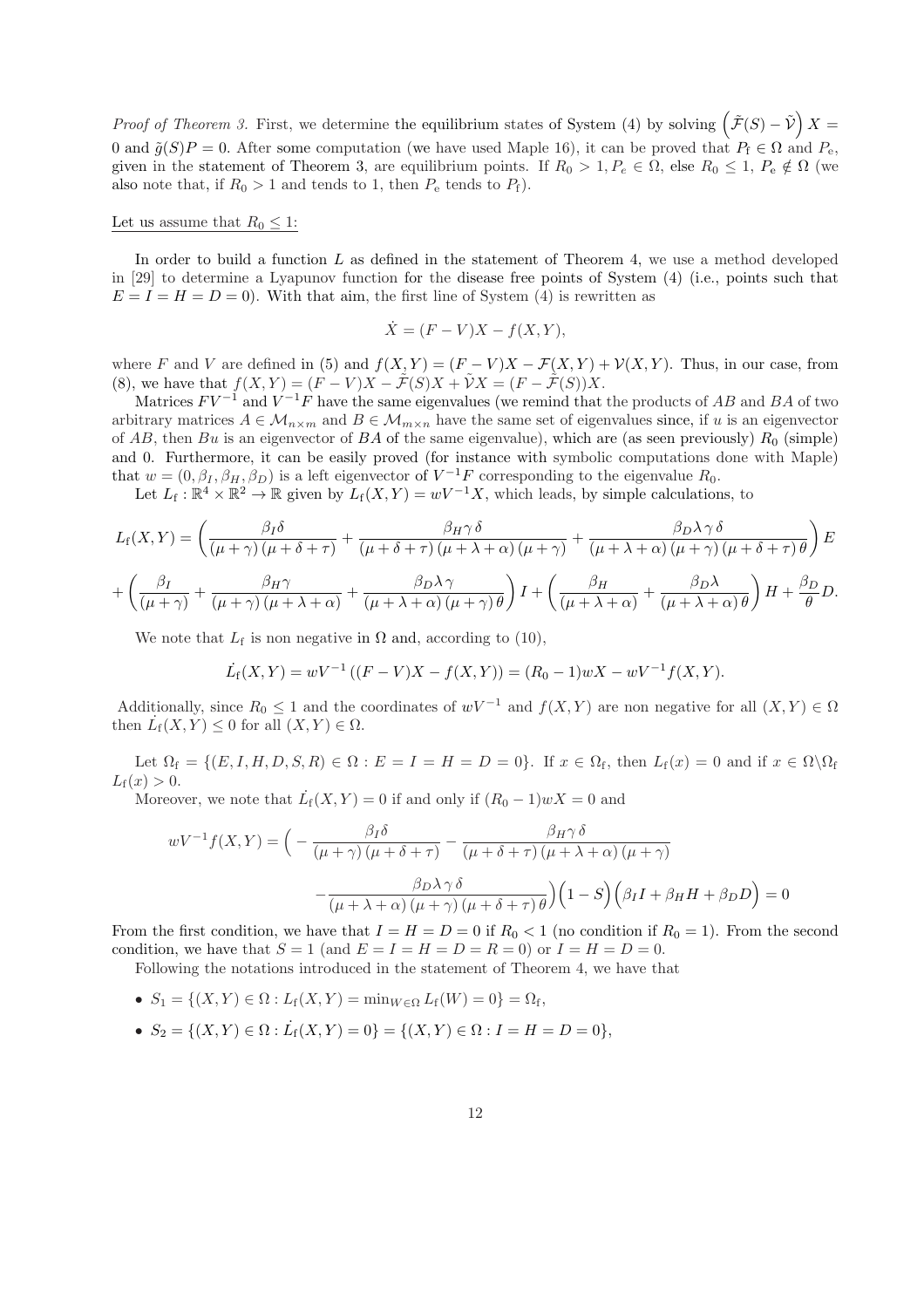•  $S_3 = \Omega_f$ . Indeed, on the one hand, starting from any point in  $S_2 \setminus \Omega_f$ , we have that  $E(0) > 0$ and  $I(0) = 0$ , thus, due to the third line of System (3),  $\frac{dI}{dt}(0) > 0$  which implies that the trajectory gets out of  $S_2$ . On the other hand, the solution of System (3) starting from any point in  $\Omega_f$ , say,  $(0, 0, 0, 0, 1 - R(0), R(0))$ , with  $R(0) \in [0, 1]$ , is given by  $(E(t), I(t), H(t), D(t), S(t), R(t)) =$  $(0, 0, 0, 0, 1 - R(t), R(0) \exp(-\mu t)) \in \Omega_f$  for any  $t \geq 0$ . Thus,  $\Omega_f$  is is positively invariant for System (3) and the largest invariant set in  $S_2$  is  $S_3 = \Omega_f$ .

Since all the hypothesis of Theorem 4 are fulfilled, we deduce that System (3), starting from any point in  $\Omega$ , converges asymptotically to  $\Omega_{\rm f}$ .

In particular, this implies that  $\lim_{t\to+\infty} H(t) = 0$ . From the fifth line of System (3) we have that

$$
\frac{\mathrm{d}R}{\mathrm{d}t}(t) = \alpha H(t) - \mu R(t),
$$

whose solution is given by  $R(t) = R(0)e^{-t} + e^{-t} \int_0^t H(x)e^{x} dx$ .

Let  $K(t) = \int_0^t H(x)e^x$ . Since  $H(x)e^x \ge 0$  for any  $x \in \mathbb{R}$ ,  $K(t)$  is a non-decreasing and non-negative function. Thus, we have two cases:

- 1.  $\lim_{t\to+\infty} K(t) \in \mathbb{R}$  which implies that  $\lim_{t\to+\infty} R(t) = 0$ .
- 2.  $\lim_{t\to+\infty} K(t) = +\infty$ . Then, applying the rule of l'Hôpital, we obtain that

$$
\lim_{t \to +\infty} R(t) = \lim_{t \to +\infty} e^{-t} \int_0^t H(x) e^x dx = \lim_{t \to +\infty} -e^{-t} H(t) e^t = \lim_{t \to +\infty} -H(t) = 0.
$$

This implies that  $\lim_{t\to+\infty} R(t) = 0$  and  $\lim_{t\to+\infty} S(t) = 1$ . We conclude that  $P_f$  is globally asymptotically stable in  $\Omega$  for System (3).

Let us assume that  $R_0 > 1$ :

System (4) satisfies the hypothesis of Theorem 2 of [31] and, thus, the equilibrium point  $P_f$  is unstable when  $R_0 > 1$ .

 $\Box$ 

#### 3.2 Simplified model for 2 countries

In this section, we study the epidemiological behavior of two countries. One of them (denoted by Country 2) receiving infected people from the other one country (denoted by Country 1). We suppose no extra control measures are taken (so that  $m_{i,j} = 1$ ) and take into account the same assumptions and notations (but indexed by  $i = 1, 2$  according to the country) as those introduced in Section 3.1. For the sake of simplicity, we assume that each country has constant (in time) population,  $N_1$  and  $N_2$ , respectively, and movement of people from Country 1 to Country 2. This is a reasonable assumption since, for the typical duration of a EVD epidemic, the population of a country does not vary significantly.

Remark 2. *The same formulation results for the case of two countries keeping constant populations, with movements from Country 1 to Country 2 and viceversa, with no movements from the infected state in Country 2 (*E2*) to Country 1.*

As usual (see [20]) only people in the susceptible  $(S)$  or infected  $(E)$  states are supposed to travel. The percentage of susceptible and infected people travelling, at time t, from Country 1 to Country 2 per unit time is  $\tau_1S_1(t)$  and  $\tau_1E_1(t)$ , respectively. To keep constant populations in both countries, this rate of people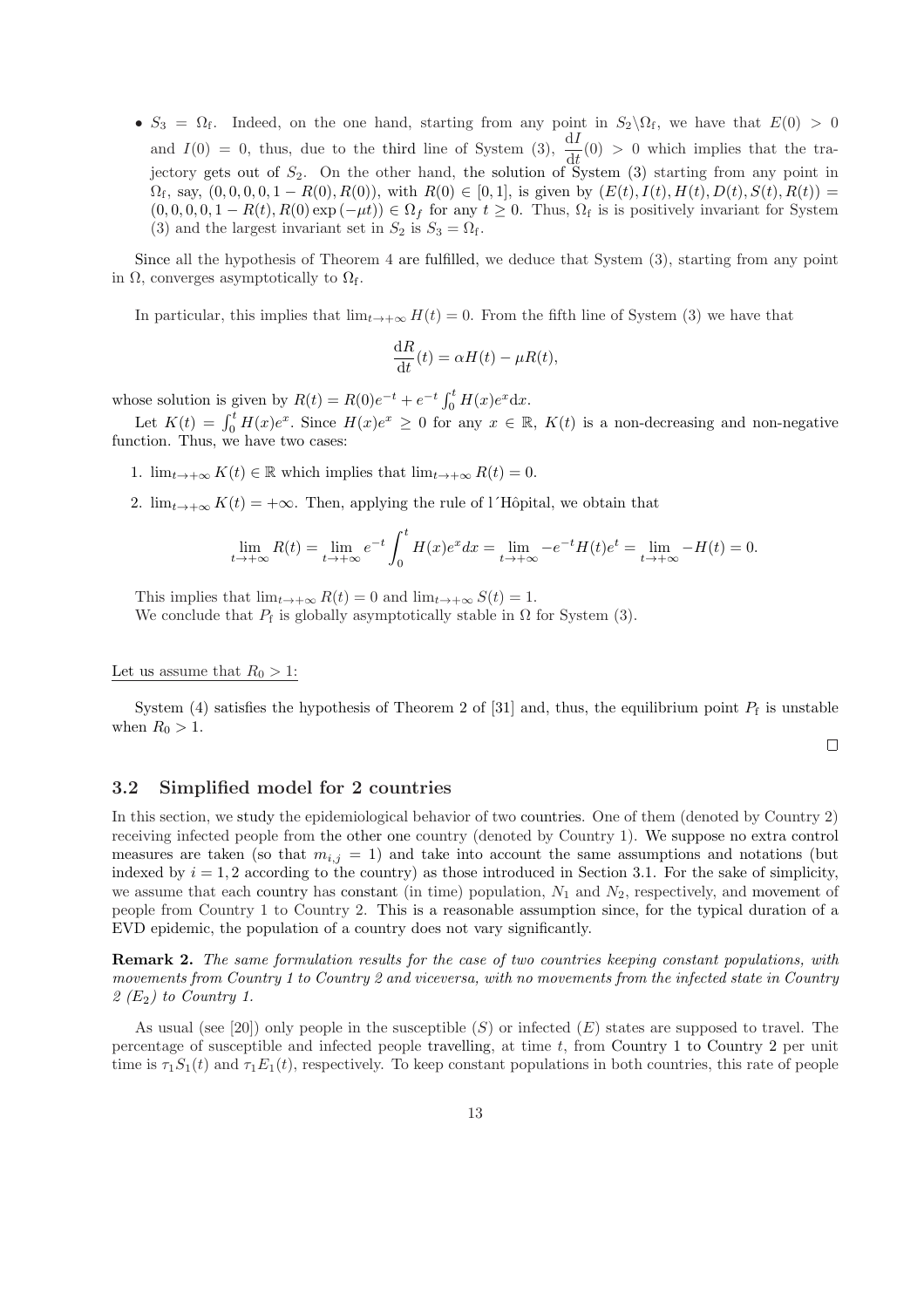is also reintroduced in the susceptible state of Country 1 and removed (after normalizing with the population of Country 2) from the susceptible state of the second country. Furthermore, to avoid removing too many people from the susceptible state in Country 2 in the extreme case (and clearly unrealistic) of having  $E_1(t)$ much bigger than  $S_2(t)$ , we set a limit K (big enough) for the ratio, so that when  $\frac{E_1(t)}{S_2(t)} \ge K$ , only  $\widetilde{\tau}_1KS_2(t)$ of  $\tilde{\tau}_1E_1(t)$  is removed from the susceptible state  $S_2$  per unit time and the rest,  $\tilde{\tau}_1(E_1(t)-KS_2(t))$ , is removed from the infected state  $E_2$ , per unit time. Here,  $\tilde{\tau}_1 = \tau_1 \frac{N_1}{N_2}$  represents the proportion of persons going from

Country 1 to Country 2 per unit of time and relative to the population size  $N_2$ . More precisely,  $\tau_1 E_1(t)$  is leaving the infected state  $E_1$  and entering in the susceptible states  $S_1$  per unit time, in Country 1. In Country 2,  $\tilde{\tau}_1 E_1(t)$  is entering in the infected state  $E_2(t)$  per unit time. Furthermore, to keep constant the population  $N_2$ ,

•  $\tilde{\tau}_1 \chi_K(E_1, S_2)$  is removed from the susceptible state  $S_2$  per unit time, where  $\chi_K : [0, 1]^2 \to \mathbf{R}$  is the continuous function defined by

$$
\chi_K(x,y) = \begin{cases} x & \text{if } x \le Ky \\ Ky & \text{if } x \ge Ky \end{cases} = \min\{x,Ky\}.
$$

• the following quantity is removed from the infected state  $E_2$  per unit time:

$$
\left\{\n\begin{array}{ll}\n0 & \text{if } E_1 \leq KS_2 \\
\tilde{\tau}_1(E_1 - KS_2) & \text{if } E_1 \geq KS_2\n\end{array}\n\right\} = \tilde{\tau}_1 \max\{E_1 - KS_2, 0\}
$$

We observe that the final balance of the percentage of infected people entering the infected state in Country 2 is

$$
\tilde{\tau}_1(E_1 - \max\{E_1 - KS_2, 0\}) = \tilde{\tau}_1 \min\{E_1, KS_2\} = \tilde{\tau}_1 \chi_K(E_1, S_2).
$$

Furthermore, following an idea described in [20] to avoid unrealistic spread of the epidemic due to unrealistic negligible values of movement of people in the state  $E$  from one country to another, we may consider only the contribution of infected individuals from Country 1 in Country 2 when the number of infected individuals in Country 1 (given by  $N_1E_1$ ) is greater than a given threshold  $N_1\epsilon > 0$ . To do that, we set  $\epsilon \geq 0$  (small enough) and change the function  $\chi_K$  by the continuous function  $\chi_{K,\epsilon} : [0,1]^2 \to \mathbb{R}$  defined by

$$
\chi_{K,\epsilon}(x,y) = \begin{cases}\nx, & \text{if } x \le Ky \text{ and } x \ge \epsilon, \\
\frac{2x^2}{\epsilon} - x, & \text{if } x \le Ky \text{ and } \epsilon \ge x \ge \frac{\epsilon}{2}, \\
\frac{Ky}{xy}, & \text{if } x \ge Ky \text{ and } x \ge \epsilon \\
\frac{2Ky}{\epsilon}x - Ky, & \text{if } x \ge Ky \text{ and } \epsilon \ge x \ge \frac{\epsilon}{2}, \\
0, & \text{if } x \le \frac{\epsilon}{2}.\n\end{cases}
$$
\n(11)

This function is a filter used to avoid artificial spread of the epidemic due to negligible values of  $E_1(t)$  and to keep nonnegativity of the function  $S_2(t)$  and constant population of the second country. We point out that, when  $\epsilon = 0$   $\chi_{K,0}(E_1(t), S_2(t)) = \chi_K(E_1(t), S_2(t))$ . A particular graphical representation of this function is depicted in Figure 3. A representation of the distribution of the analytical formulation of  $\chi_{K,\epsilon}$  in the plane OXY is presented in Figure 4.

Thus, taking into account those hypothesis, we now consider the following systems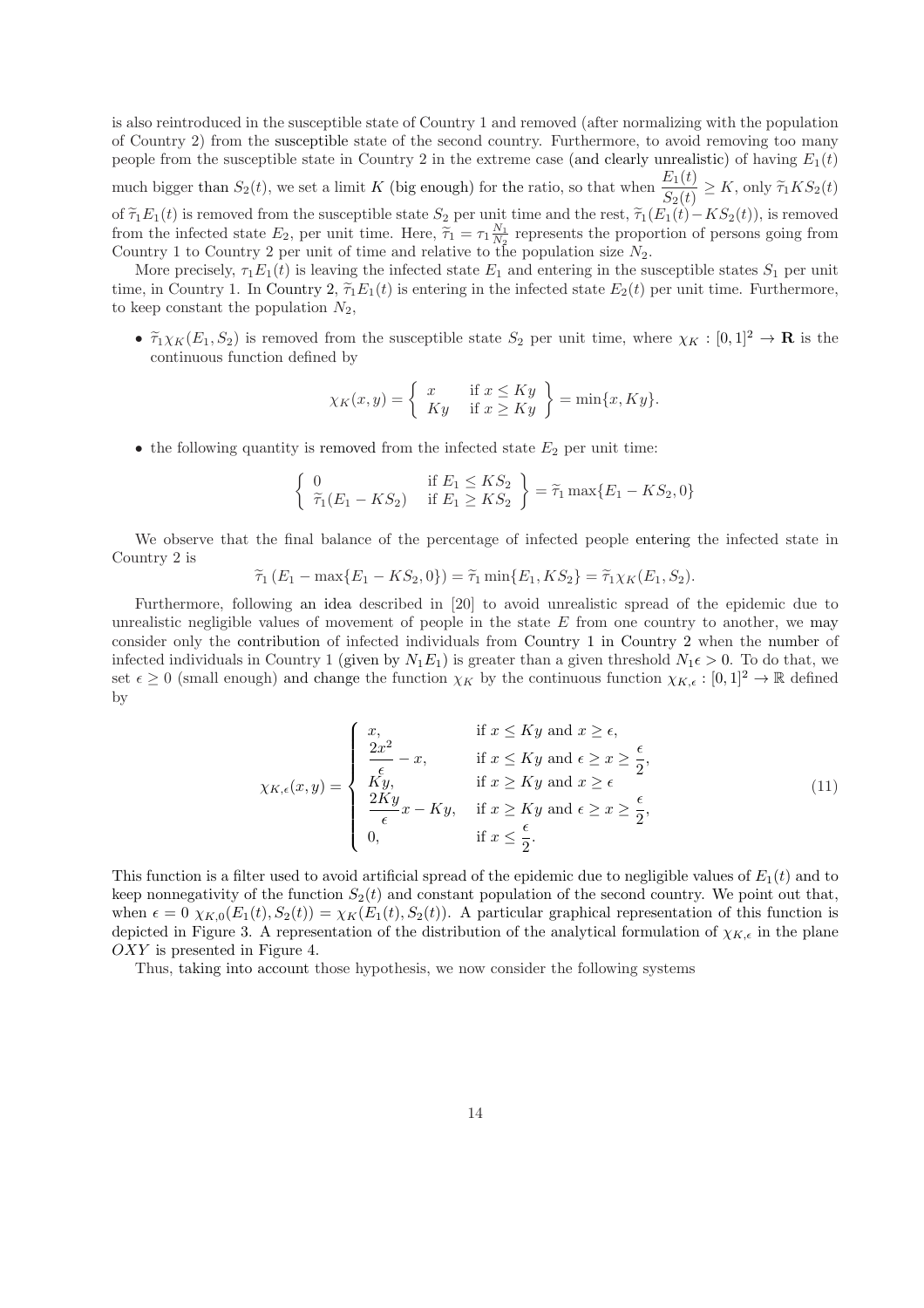

Figure 3: Representation of the function  $\chi_{1.5,0.6}(x, y)$ .



Figure 4: Representation of the distribution of the analytical formulation of  $\chi_{K,\epsilon}$  in the plane OXY. Here,  $P1(x,y) = \frac{2Ky}{\epsilon}x - Ky$  and  $P2(x,y) = \frac{2x^2}{\epsilon}$  $\frac{z}{\epsilon}$  - x.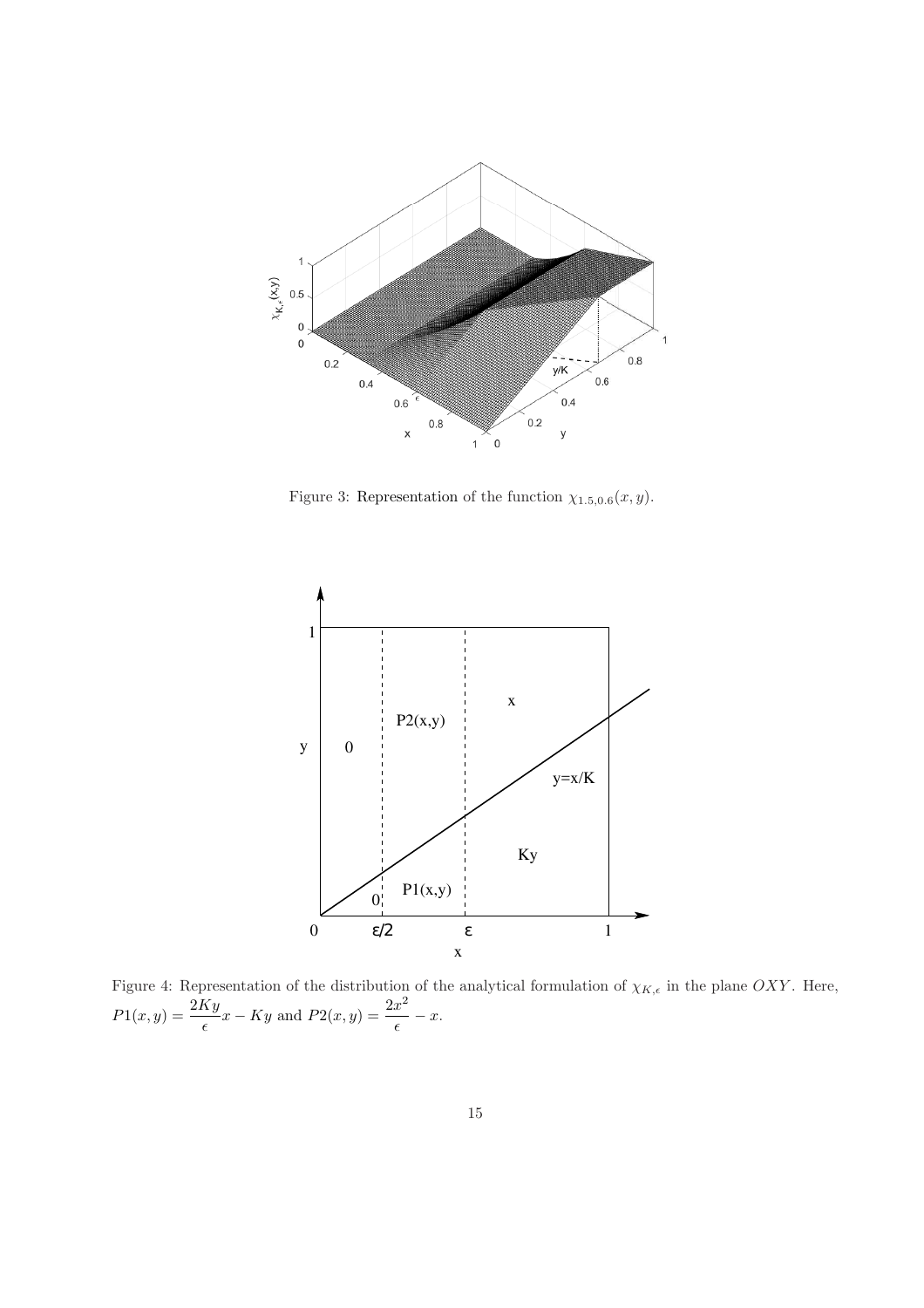$$
\begin{cases}\n\frac{dS_1}{dt}(t) = -S_1(t)\left(\beta_{I,1}I_1(t) + \beta_{H,1}H_1(t) + \beta_{D,1}D_1(t)\right) + \\
\tau_1E_1(t) + \mu_1\left(E_1(t) + I_1(t) + H_1(t) + R_1(t)\right) + \theta_1D_1(t), \\
\frac{dE_1}{dt}(t) = S_1(t)\left(\beta_{I,1}I_1(t) + \beta_{H,1}H_1(t) + \beta_{D,1}D_1(t)\right) - (\mu_1 + \delta_1 + \tau_1)E_1(t), \\
\frac{dI_1}{dt}(t) = \delta_1E_1(t) - (\mu_1 + \gamma_1)I_1(t), \\
\frac{dH_1}{dt}(t) = \gamma_1I_1(t) - (\mu_1 + \lambda_1 + \alpha_1)H_1(t), \\
\frac{dR_1}{dt}(t) = \alpha_1H_1(t) - \mu_1R_1(t), \\
\frac{dD_1}{dt}(t) = \lambda_1H_1(t) - \theta_1D_1(t),\n\end{cases}
$$
\n(12)

$$
\begin{cases}\n\frac{dS_2}{dt}(t) = -S_2(t)\left(\beta_{I,2}I_2(t) + \beta_{H,2}H_2(t) + \beta_{D,2}D_2(t)\right) - \tilde{\tau}_1 \mathcal{X}_{K,\epsilon}(E_1(t), S_2(t)) + \\
& \tau_2 E_2(t) + \mu_2 \left(E_2(t) + I_2(t) + H_2(t) + R_2(t)\right) + \theta_2 D_2(t), \\
\frac{dE_2}{dt}(t) = S_2(t)\left(\beta_{I,2}I_2(t) + \beta_{H,2}H_2(t) + \beta_{D,2}D_2(t)\right) - (\mu_2 + \delta_2 + \tau_2)E_2(t) + \\
& \tilde{\tau}_1 \mathcal{X}_{K,\epsilon}(E_1(t), S_2(t)), \\
\frac{dI_2}{dt}(t) = \delta_2 E_2(t) - (\mu_2 + \gamma_2)I_2(t), \\
\frac{dH_2}{dt}(t) = \gamma_2 I_2(t) - (\mu_2 + \lambda_2 + \alpha_2)H_2(t), \\
\frac{dR_2}{dt}(t) = \alpha_2 H_2(t) - \mu_2 R_2(t), \\
\frac{dD_2}{dt}(t) = \lambda_2 H_2(t) - \theta_2 D_2(t),\n\end{cases}
$$
\n(13)

where all the constants involved are positive and denoting similar things as those of Systems  $(1)$  and  $(3)$ .

A diagram summarizing this model is presented in Figure 5. Let  $\Omega^2 = \Omega \times \Omega = \{ (E_1, I_1, H_1, D_1, S_1, R_1, E_2, I_2, H_2, D_2, S_2, R_2) \in [0, 1]^{12} : E_1 + I_1 + H_1 + D_1 + S_1 + R_1 =$ 1 and  $E_2 + I_2 + H_2 + D_2 + S_2 + R_2 = 1$ .

**Theorem 5.** *The set*  $\Omega^2$  *is positively invariant for System* (12)-(13)*.*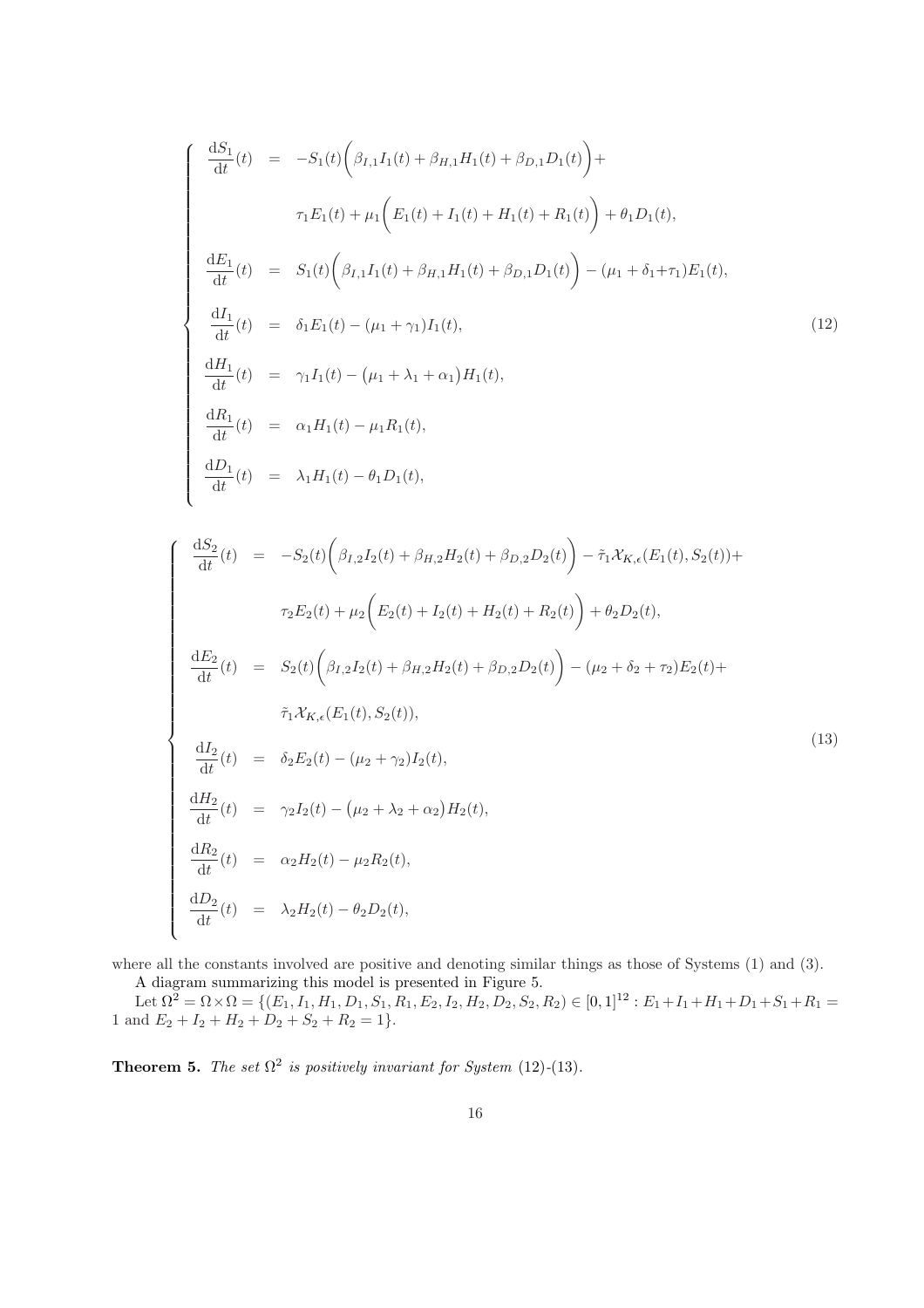

Figure 5: Diagram of the simplified model with two countries considered in Section 3.2.

*Proof.* Let  $(E_1(0), I_1(0), ..., R_2(0)) \in \Omega^2$ . Since  $(E_1(0), ..., R_1(0)) \in \Omega$  and system (12) has the same structure as system (3), due to Theorem 1, the solution  $(E_1(t), I_1(t), H_1(t), D_1(t), S_1(t), R_1(t))$ , which is governed by System (12), remains in  $\Omega$  for all  $t \in \mathbb{R}$ .

Moreover,  $(E_2(0),...,R_2(0)) \in \Omega$  implies that  $(E_2(t),...,R_2(t)) \in \Omega$  for all  $t \geq 0$ . Indeed, if  $S_2(t) = 0$ , then  $\frac{dS_2}{dt}(t) \geq 0$ , which guarantees that  $S_2$  cannot become negative. Same reasoning applies for  $E_2, I_2, H_2, D_2$ and  $R_2$ .

Additionally, since  $\frac{dE_2}{dt}(t) + \frac{dI_2}{dt}(t) + \frac{dH_2}{dt}(t) + \frac{dD_2}{dt}(t) + \frac{dS_2}{dt}(t) + \frac{dR_2}{dt}(t) = 0$ , we have that  $E_2(t) +$  $I_2(t) + H_2(t) + D_2(t) + S_2(t) + R_2(t) = E_2(0) + I_2(0) + H_2(0) + D_2(0) + S_2(0) + R_2(0) = 1$  for all  $t \ge 0$ . Thus,  $(E_2(t), I_2(t), H_2(t), D_2(t), S_2(t), R_2(t))$  remains in  $\Omega$  for all  $t \in \mathbb{R}$ . Thus, if  $(E_1(0), I_1(0), ..., R_2(0)) \in \Omega^2$ , then for all  $t \in \mathbb{R}$   $(E_1(t), I_1(t), ..., R_2(t)) \in \Omega^2$ .  $\Box$ 

Following Theorem 2, we consider

$$
R_{0,i} = \frac{\delta_i(\alpha_i \theta_i \beta_{I,i} + \gamma_i \lambda_i \beta_{D,i} + \gamma_i \theta_i \beta_{H,i} + \lambda_i \theta_i \beta_{I,i} + \mu_i \theta_i \beta_{I,i})}{(\mu_i + \delta_i + \tau_i)(\mu_i + \gamma_i)(\mu_i + \lambda_i + \alpha_i)\theta_i},
$$
 with  $i = 1, 2,$  (14)

which is helpful to study the stability of System  $(12)-(13)$ :

**Theorem 6.** System (12)-(13) admits a disease free equilibrium  $P_f = (P_{f,1}, P_{f,2})$ , with  $P_{f,1} = P_{f,2}$ (0, 0, 0, 0, 1, 0)*. Furthermore, the following results hold:*

- 1. If  $R_{0,1} \leq 1$  and  $R_{0,2} \leq 1$ ,  $P_f$  is globally asymptotically stable.
- 2. If  $R_{0,1} \leq 1$  and  $R_{0,2} > 1$ , then the solution  $(E_1(t), I_1(t), H_1(t), D_1(t), S_1(t), R_1(t))$  of sub-system (12) *with any initial data*  $(E_1(0), ..., R_0(0)) \in \Omega$ , *tends to the disease free state*  $P_{f,1} = (0, 0, 0, 0, 1, 0)$  *as*  $t \to \infty$ , and there exists an endemic equilibrium  $P_{e,2} = (E_{e,2}, I_{e,2}, H_{e,2}, D_{e,2}, S_{e,2}, R_{e,2}) \in \Omega$  for the *sub-system* (13)*.*
- *3.* If  $R_{0,1} > 1$ ,  $P_{f,1}$  is an unstable disease free equilibrium and there exists an endemic equilibrium  $P_{e,1} =$  $(E_{e,1}, I_{e,1}, H_{e,1}, D_{e,1}, S_{e,1}, R_{e,1})$  *for the sub-system* (12)*. Additionally, if*  $(E_1, ..., R_1, E_2, ..., R_2)$  *is a solution of* (12)-(13) *with*  $(E_1(0),...,E_1(0),E_2(0),...,E_2(0)) \in \Omega^2$  *and*  $KS_2(t) > E_1(t) > \epsilon$  *for all*  $t > 0$  (which is a reasonable assumption in real cases), then  $E_2(t)$  does not converge to 0 as  $t \to \infty$ .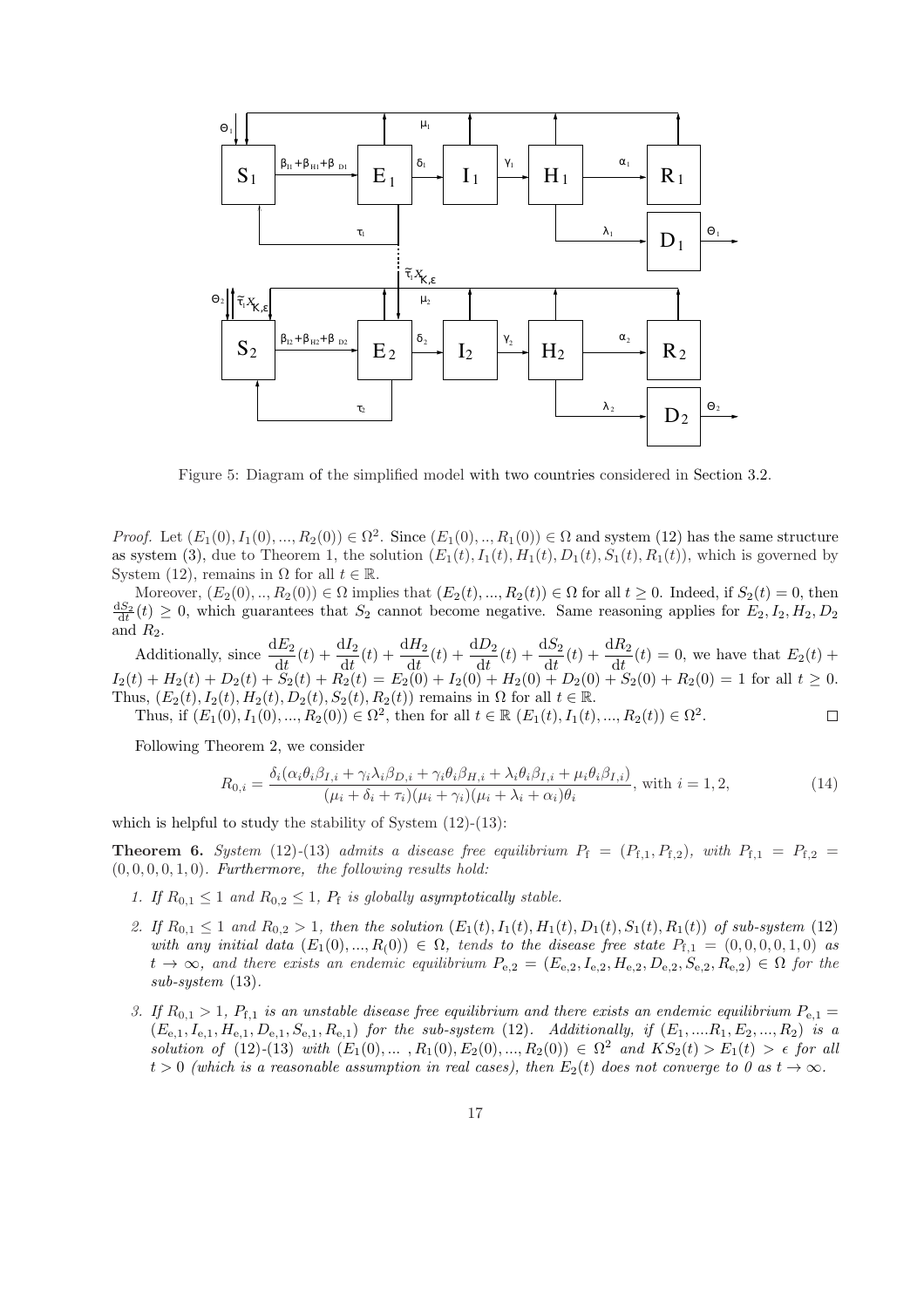*Here, for*  $i = 1, 2, S_{e,i} = \frac{1}{R}$  $\frac{1}{R_{0,i}}$ ,  $E_{e,i} = \theta_i \mu_i (\mu_i + \gamma_i) (\mu_i + \alpha_i + \lambda_i) \phi_i$ ,  $I_{e,i} = \delta_i \theta_i \mu_i (\mu_i + \alpha_i + \lambda_i) \phi_i$ ,  $H_{e,i} =$  $\delta_i \theta_i \gamma_i \mu_i \phi_i$ *,*  $R_{e,i} = \delta_i \theta_i \alpha_i \gamma_i \phi_i$  *and*  $D_{e,i} = \delta_i \gamma_i \lambda_i \mu_i \phi_i$ *, with* 

$$
\phi_i = \frac{1}{(\delta_i \gamma_i \lambda_i (\mu_i - \theta_i) + (\mu_i + \delta_i + \tau_i)(\mu_i + \gamma_i)(\mu_i + \lambda_i + \alpha_i)\theta_i)} \left(1 - \frac{1}{R_{0,i}}\right).
$$

*Proof.* It is obvious that  $P_f$  is always a disease free equilibrium. Let us prove the other points of the theorem.

#### 1. and 2.- We first assume that  $R_{0,1} \leq 1$ :

Since sub-system (12) is independent of sub-system (13) and similar to System (3), as proven in Theorem 3,  $(E_1(t), I_1(t), H_1(t), D_1(t), S_1(t), R_1(t))$  converges to the disease free equilibrium  $P_{f,1}$ .

This implies that there exists a time  $t_{\epsilon} > 0$ , such that  $E_1(t) < \frac{\epsilon}{2}$  $\frac{1}{2}$ , for all  $t > t_{\epsilon}$ . Thus, for all  $t > t_{\epsilon}$ ,  $\mathcal{X}_{K,\epsilon}(E_1(t), S_2(t)) = 0$  and the first and second equations of sub-system (13) are given by

$$
\begin{cases}\n\frac{dS_2}{dt}(t) = -S_2(t)\left(\beta_{I,2}I_2(t) + \beta_{H,2}H_2(t) + \beta_{D,2}D_2(t)\right) \\
+ \tau_2 E_2(t) + \mu_2 \left(E_2(t) + I_2(t) + H_2(t) + R_2(t)\right) + \theta_2 D_2(t), \\
\frac{dE_2}{dt}(t) = S_2(t)\left(\beta_{I,2}I_2(t) + \beta_{H,2}H_2(t) + \beta_{D,2}D_2(t)\right) - (\mu_2 + \delta_2 + \tau_2)E_2(t).\n\end{cases}
$$

Therefore, sub-system (13) is equivalent to System (3) for  $t > t_{\epsilon}$  and, as proven in Theorem 3:

- If  $R_{0,2} \leq 1$ ,  $(E_2(t), I_2(t), H_2(t), D_2(t), S_2(t), R_2(t))$  converges to the disease free equilibrium  $P_{f,2}$  as  $t\to\infty$ .
- If  $R_{0,2} > 1$ , the point  $P_{e,2}$  given in the statement of Theorem 6 is an endemic equilibrium for sub-system (13).

#### **3.-** Assuming  $R_{0,1} > 1$ :

From Theorem 3, we deduce that  $P_{f,1}$  is an unstable disease free equilibrium, the point  $P_{e,1}$  given in the statement of Theorem 6 is an endemic equilibrium point of sub-system (12) and  $E_{e,1} > 0$ .

Let us assume that, for all  $t > 0$ ,  $KS_2(t) > E_1(t) > \epsilon$ .

By reductio ad absurdum, if  $\lim_{t\to+\infty} E_2(t) = 0$ , there exists  $t_1 > 0$  such that for all  $t > t_1$ ,  $E_2(t) <$  $\tilde{\tau}_1 \epsilon$  $\frac{12}{2(\mu_2 + \delta_2 + \tau_2)}$ . Additionally, due to the second equation of sub-system (13),

$$
\frac{\mathrm{d}E_2(t)}{\mathrm{d}t}\geq-(\mu_2+\delta_2+\tau_2)E_2(t)+\tilde{\tau}_1\mathcal{X}_{K,\epsilon}(E_1(t),S_2(t))>-\frac{\tilde{\tau}_1\epsilon}{2}+\tilde{\tau}_1E_1(t)>\frac{\tilde{\tau}_1\epsilon}{2},\,\text{for all}\,\,t>t_1.
$$

This implies that  $\lim_{t\to+\infty} E_2(t) = +\infty$ , which is not possible because, as said previously (see Theorem 5),  $0 \le E_2(t) \le 1$  for all  $t \ge 0$ . Thus,  $E_2(t)$  does not converge to 0 as  $t \to \infty$ .  $\Box$ 

Remark 3. *From Theorem 6, we can define a basic reproduction ratio for the disease described by System* (12)<sup>-</sup>(13) *by considering*  $R_0 = \max(R_{0,1}, R_{0,2})$ *. Indeed, if*  $R_0 \le 1$ *, System* (12)<sup>-</sup>(13) *converges globally and asymptotically to the disease free equilibrium* (0, 0, 0, 0, 1, 0, 0, 0, 0, 0, 1, 0)*, else, under reasonable hypothesis, it does not converges to this disease free state.*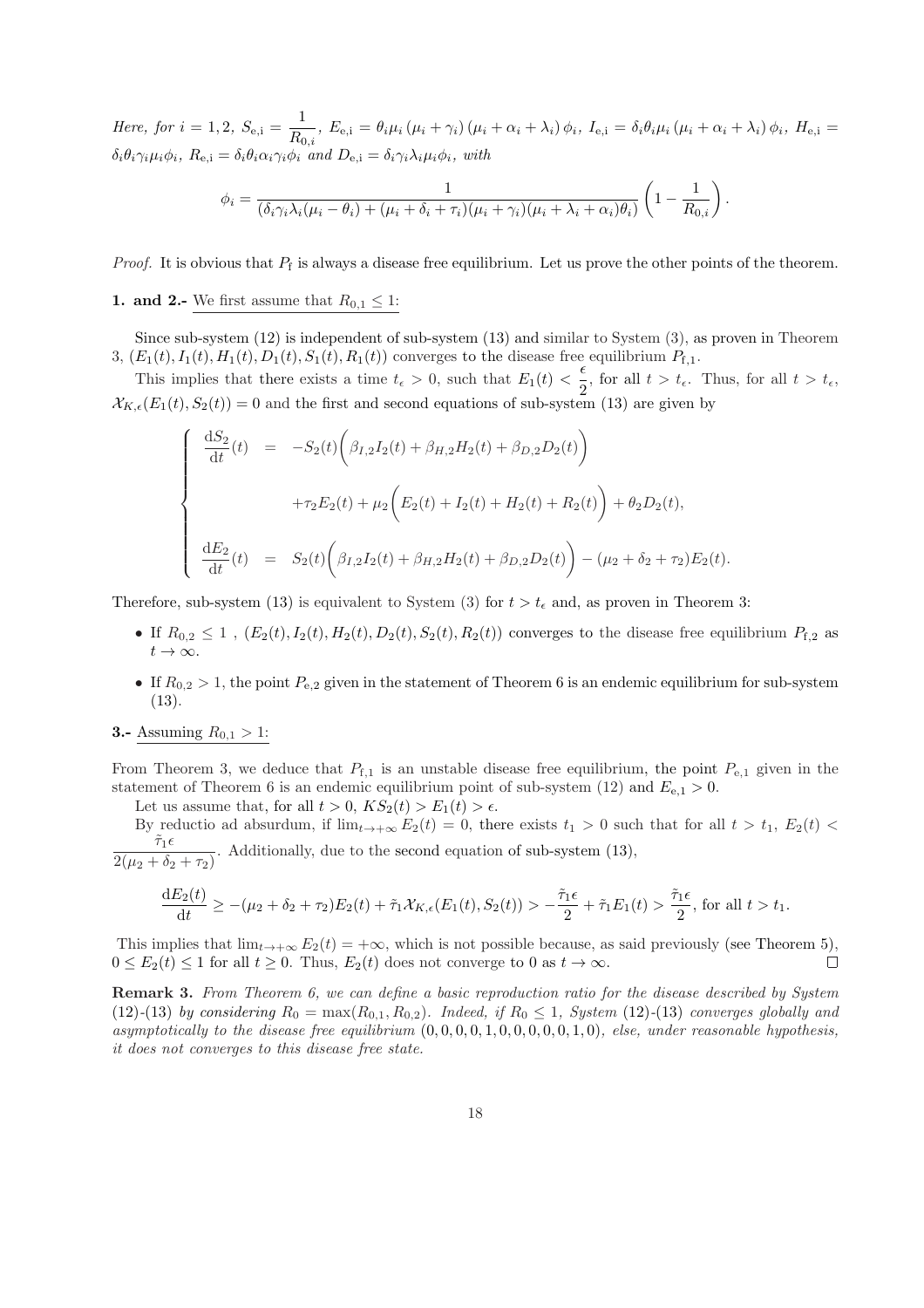| Parameters | Unit                | Mininmum         | Maximum              |
|------------|---------------------|------------------|----------------------|
| $\mu$      | $(\text{day}^{-1})$ | 0.0120           | 0.0230               |
| $\tau$     | $(\text{day}^{-1})$ | $\left( \right)$ | $2.4 \times 10^{-5}$ |
| $\beta_I$  | $(\text{day}^{-1})$ | 0.0494           | 0.2671               |
| $\beta_H$  | $(\text{day}^{-1})$ | 0.0020           | 0.0107               |
| $\beta_D$  | $(\text{day}^{-1})$ | 0.0494           | 0.2671               |
| δ          | $(\text{day}^{-1})$ | 0.0476           | 0.5000               |
| θ          | $(\text{day}^{-1})$ | 0.5000           | 1.0000               |
| $\gamma$   | $(\text{day}^{-1})$ | 0.2000           | 0.5000               |
| λ          | $(\text{day}^{-1})$ | 0.0328           | 0.1272               |
| $\alpha$   | $\rm{day}^{-1}$     | 0.0148           | 0.1050               |

Table 2: Minimum and maximum values of the parameters of System (3) for the 2014-2016 West African EVD case.

### 4 Application to the 2014-2016 West African EVD epidemics

In this section, in order to validate and illustrate the interest of the theoretical results obtained previously, we present some numerical experiments based on data from the 2014-2016 West African EVD epidemics. To do so, in Section 4.1, we perform a sensitivity analysis of the basic reproduction ratio studied in Section 3.1, regarding the model parameters. This sensitivity analysis will be used later, in Section 5, to propose strategies to allocate the resources for fighting EVD. Next, in section 4.2, to exhibit the stability results highlighted in Theorem 6, we present the evolution of the epidemic between two countries by considering several sets of parameters.

#### 4.1 Sensitivity analysis of the basic reproduction ratio

In Table 2, we show the maximum and minimum values of the parameters of System (3) reported in the literature for the 2014-2016 West African EVD case [7, 14, 15, 20, 27].

Considering those values, we study the impact of variations in each model parameter on the value of the basic reproduction ratio given in Theorem 3 and rewritten as a function

$$
R_0(P) = \frac{\delta(\alpha\theta\beta_I + \gamma\lambda\beta_D + \gamma\theta\beta_H + \lambda\theta\beta_I + \mu\theta\beta_I)}{(\mu + \delta + \tau)(\mu + \gamma)(\mu + \lambda + \alpha)\theta},
$$
\n(15)

with  $P = (\beta_I, \beta_D, \beta_H, \delta, \alpha, \theta, \gamma, \lambda, \mu, \tau) = (P_1, P_2, ..., P_{10}) \in (0, +\infty)^9 \times [0, +\infty).$ 

We note that, due to the complexity of the nonlinear function  $R_0 : (0, +\infty)^9 \times [0, +\infty) \to \mathbb{R}$ , performing an analytical study of its gradient is quite complicated. Thus, here, we decided to use a numerical approach.

To do so, we apply the following algorithm which is described for a general function with  $N_{\text{param}}$  parameters:

- **Step 1** Let  $N_{\text{param}} \in \mathbb{N}$  be the number of parameters (here,  $N_{\text{param}} = 10$  for the function  $R_0$  given in (15)). We set  $N_{\rm scen}$  and  $N_{\rm points}$ , the number of random scenarios and the number of points inside the interval of values of parameters, respectively.
- **Step 2 For**  $s = 1, 2, ..., N_{\text{scen}}$ ,
	- **Step 2.1** We randomly generate a set of parameters, denoted by  $P_s = (P_{s,1},...,P_{s,N_{\text{param}}})$ , considering a uniform distribution in the interval of values reported in Table 2. We denote by  $\underline{P}_{s,p}$  and  $\overline{P}_{s,p}$ the minimum and maximum value of parameter  $P_{s,p}$ , with  $p = 1, ..., N_{\text{param}}$ , respectively.
	- **Step 2.2** We compute  $\bar{R}_{s,0} = R_0(P_s)$ .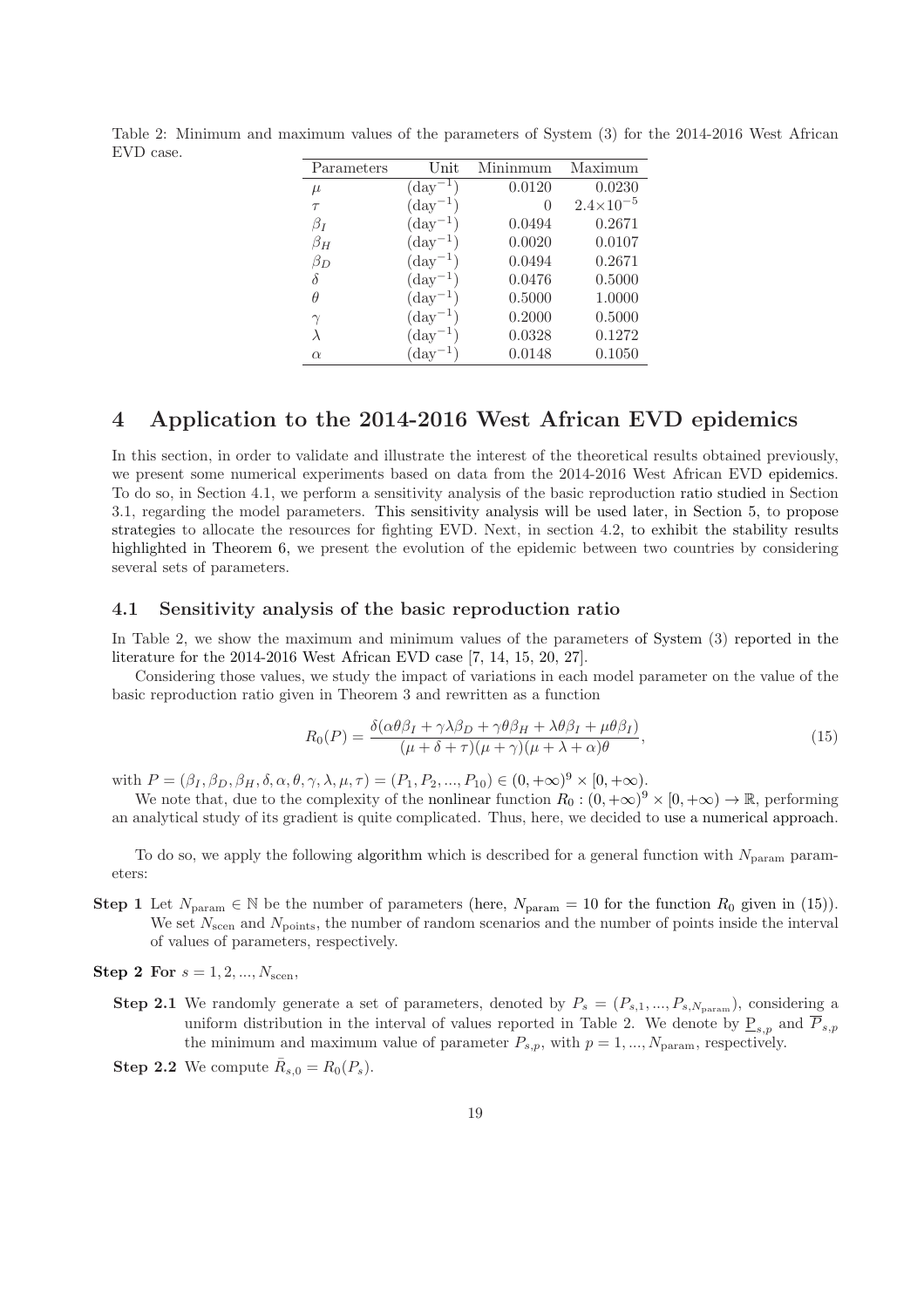Step 2.3 For  $p = 1, ..., N_{\text{param}}$ .

**Step 2.3.1 For**  $k = 1, ..., N_{\text{points}}$ , **Step 2.3.1.1** We set  $P_{s,p,k} = \underline{P}_{s,p} \times (1 - \frac{k-1}{N_{\text{points}}-1}) + \overline{P}_{s,p} \times (\frac{k-1}{N_{\text{points}}-1}).$ **Step 2.3.1.2** We set  $P = P_s$  and replace its  $p^{\text{th}}$  component  $P_{s,p}$  by  $P_{s,p,k}$ . **Step 2.3.1.3** We compute  $\tilde{R}_{s,p,k,0} = R_0(P)$ .

**Step 2.3.1.4** We compute the relative percentage error between  $\tilde{R}_{s,p,k,0}$  and  $\bar{R}_{s,0}$  as

$$
Err(s, p, k) = \frac{|\tilde{R}_{s, p, k, 0} - \bar{R}_{s, 0}|}{\bar{R}_{s, 0}}.
$$

End For

**Step 2.3.2** Considering the values  $\tilde{R}_{s,p,k,0}$ , we compute  $\tilde{C}_r(s,p)$ , the Pearson correlation coefficient (see, e.g., [5]) between vectors  $(\tilde{R}_{s,p,1,0}, \cdots, \tilde{R}_{s,p,N_{\text{points}},0})$  and  $(P_{s,p,1}, \cdots, P_{s,p,N_{\text{points}}})$ .

End For

End For

Step 3 For  $p = 1, ..., N_{\text{param}}$  and  $k = 1, ..., N_{\text{points}}$ , we compute the mean relative error given by

$$
\overline{\mathrm{Err}}(p,k) = \frac{1}{N_{\mathrm{scen}}} \sum_{s=1}^{N_{\mathrm{scen}}} \mathrm{Err}(s,p,k).
$$

End For

For  $p = 1, ..., N_{\text{param}}$ , we compute the mean and maximum values of

$$
\{\overline{\mathrm{Err}}(p,k)\}_{k=1}^{N_{\mathrm{points}}}.
$$

End For

Step 4 For  $p = 1, ..., N_{\text{param}}$ , compute the mean correlation coefficient of the value of  $R_0$  with respect to the p-th parameter, given by

$$
\overline{\mathrm{Cr}}(p) = \frac{1}{N_{\mathrm{scen}}} \sum_{s=1}^{N_{\mathrm{scen}}} \tilde{\mathrm{Cr}}(s, p).
$$

End For

Here, we have considered  $N_{\rm scen} = 10^6$  and  $N_{\rm points} = 100$ . Thus, the number of  $R_0$  evaluations performed with this algorithm is  $10^9$  and the computation time on a 3.6 Ghz I7 Intel Computer with 32 Gb of RAM is 573 seconds.

The results obtained with the algorithm detailed above, when studying the sensitivity analysis of  $R_0$ with respect to each parameters of System (3) and considering data from the 2014-2016 West African EVD epidemic, are reported in Table 3. We observe that parameter  $\tau$  has a negligible influence on  $R_0$ . Additionally,  $\beta_I$  and  $\gamma$  are the most sensitive parameters with a mean error greater than 20% and reaching errors up to 374% for the worst scenarios. All other parameters have a moderated impact on the basic reproduction ratio with a mean error lower than 8%, but may produce differences up to 162% for extreme variation cases. Regarding the Pearson correlation coefficient, we note that increasing the values of  $\lambda$  and  $\delta$  should increases the value of  $R_0$ . Furthermore,  $R_0$  exhibits a linear increasing dependency regarding  $\beta_I$ ,  $\beta_H$  or  $\beta_D$ that is why the corresponding Pearson correlation coefficient is 1; furthermore, in this case, computing the partial derivatives of  $R_0$  with respect to those parameters is trivial. On the other hand, increasing all other parameters should decreases the value of  $R_0$ .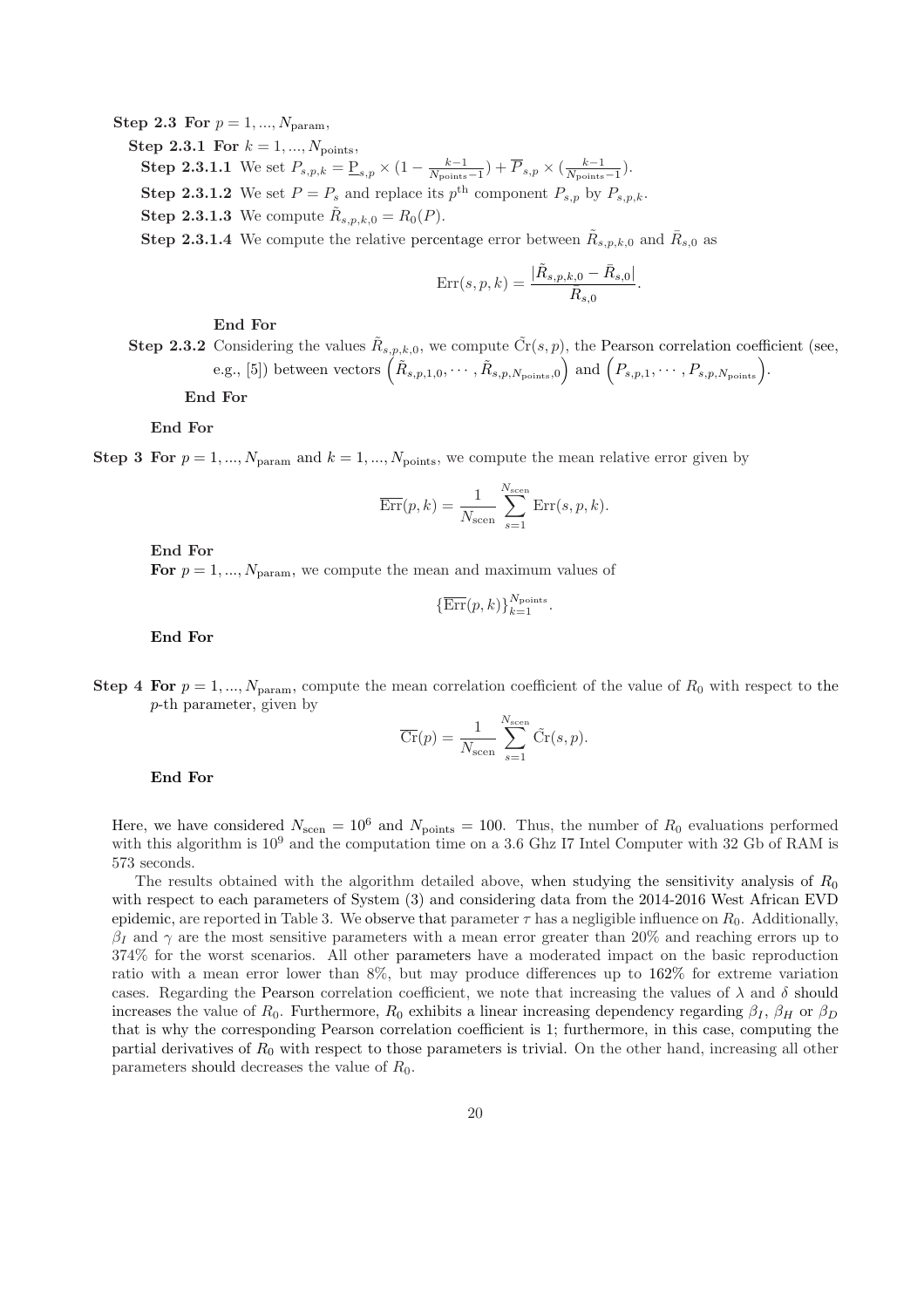Table 3: Mean and maximum values of the relative error Err obtained with the algorithm presented in Section 4.1, when studying the sensitivity analysis of  $R_0$  with respect to each parameters of System (3) and considering data from the 2014-2016 West African EVD epidemic. We also report in the last column the value of  $\overline{Cr}$ , the mean Pearson correlation coefficient of the value of  $R_0$  with respect to each parameter.

| Parameter | Unit                                  | Mean Err  | Maximum Err | Сr      |
|-----------|---------------------------------------|-----------|-------------|---------|
| $\mu$     | $(\text{day}^{-1})$                   | 3.5       | 42          | $-0.99$ |
| $\tau$    | $(\% \ day^{-1})$                     | $10^{-3}$ | 0.03        | $-0.99$ |
| $\beta_I$ | $(\text{day}^{-1}\text{person}^{-1})$ | 40        | 387         | $+1.00$ |
| $\beta_H$ | $(\text{day}^{-1}\text{person}^{-1})$ | 4.4       | 135         | $+1.00$ |
| $\beta_D$ | $(\text{day}^{-1}\text{person}^{-1})$ | 7.7       | 139         | $+1.00$ |
| $\delta$  | $(\text{day}^{-1})$                   | 5.8       | 41          | $+0.86$ |
| $\theta$  | $(\text{day}^{-1})$                   | 3.7       | 56          | $-0.98$ |
| $\gamma$  | $(\text{day}^{-1})$                   | 21.3      | 132         | $-0.97$ |
| $\lambda$ | $(\text{day}^{-1})$                   | 4.7       | 162         | $+0.96$ |
| $\alpha$  | $(\text{day}^{-1})$                   | 6.0       | 121         | $-0.95$ |

The values of the basic reproduction ratios obtained with the algorithm described above were included in the interval [0.0957,1.7424], with a mean value of 0.5833. Those results show that, for the considered range of parameters, there exist scenarios for which the EVD epidemic may remain endemic in the considered population and, thus, the application of control measure should be applied in order to contain the disease spread.

#### 4.2 Disease evolution between 2 countries

We now focus on the case of System  $(12)-(13)$ , with Country 1 potentially sending infected people to Country 2.

To study some representative numerical examples, we consider two set of parameters, denoted by Set 1 and Set 2, detailed in Table 4, corresponding to basic reproduction ratios of 0.3491 and 1.3910, respectively. Furthermore, we assume that the population sizes are  $N_1 = 2 \times 10^7$  and  $N_2 = 10^7$  in Country 1 and Country 2, respectively. The initial conditions are set to  $S_1(0) = 0.999$  (equivalent to  $1.998 \times 10^7$  people in this particular case),  $E_1(0) = 0.001$  (equivalent to 20000 people in this particular case),  $S_2(0) = 1$  (equivalent to 10<sup>7</sup> people in this particular case) and all other ratios set to 0. Additionally,  $\epsilon = 1/N_1$  to consider emigration flow from Country 1 to Country 2 only in the case that it exists at least one infected individual in Country 1. The model is discretized by considering the explicit Euler scheme with a step size of 0.1 day. The simulation is stopped after a maximum number of 3650 days; or if the change in state S from one iteration to other is lower than 10<sup>-9</sup> for both countries; or if the percentage of contaminated people (e.g., people either in the state  $E$ ,  $I$ ,  $H$  or  $D$ ) in each country is lower than the inverse of the population size.

Taking into account those parameters and numerical methods, we perform the following four experiments:

- Country 1 with Set 1 and Country 2 with Set 1 (Exp11): The percentage of contaminated people in both countries is presented in Figure 6. In this case, this percentage is decreasing in Country 1. In Country 2, the maximum ratio of contaminated people is  $1.3 \times 10^{-7}$  (equivalent to 2 people) and is reached after 8.9 days. The initial outbreak in Country 2 is due to the transportation of infected people from Country 1 occurring during the first 77.5 days of the simulation. The simulation stops after 102.7 days due to the low percentage of contaminated people in both countries.
- Country 1 with Set 1 and Country 2 with Set 2 (Exp12): The evolution of the percentages of contaminated and safe (i.e., people either in the state S or  $R$ ) people are depicted in Figure 7. We can see in this figure, that the ratio of contaminated people decreases in Country 1. On the opposite, in Country 2 the epidemic starts due to the movement of infected people from Country 1 during 77.5 days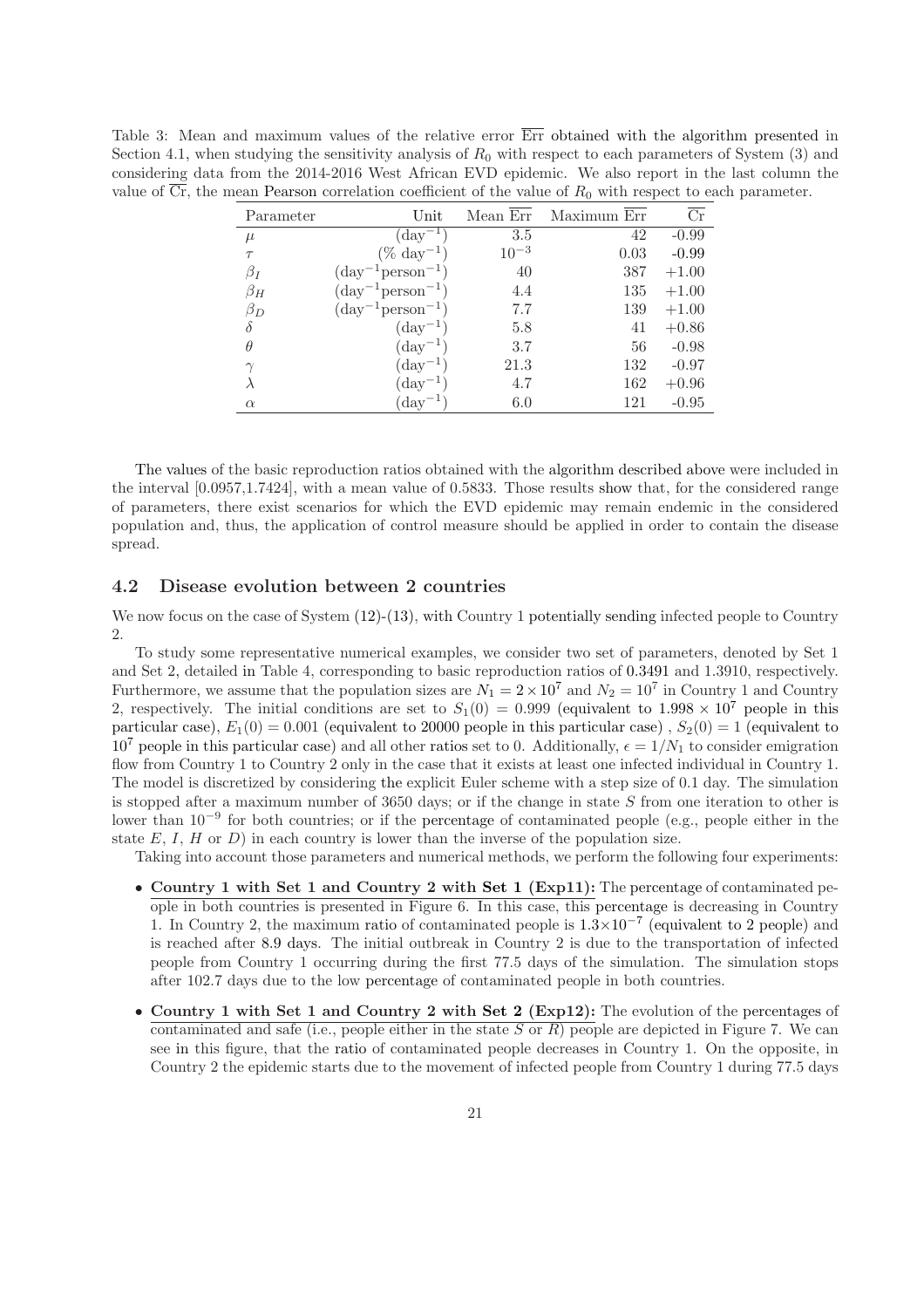| Parameter | Unit                | Set 1              | Set 2                |
|-----------|---------------------|--------------------|----------------------|
| $\mu$     | $(\text{day}^{-1})$ | 0.0197             | 0.0120               |
| $\tau$    | $(\%day^{-1})$      | $2 \times 10^{-5}$ | $2.4 \times 10^{-5}$ |
| $\beta_I$ | $(\text{day}^{-1})$ | 0.1147             | 0.2671               |
| $\beta_H$ | $(\text{day}^{-1})$ | 0.0046             | 0.0107               |
| $\beta_D$ | $(\text{day}^{-1})$ | 0.1147             | 0.2671               |
| δ         | $(\text{day}^{-1})$ | 0.3643             | 0.0476               |
| $\theta$  | $(\text{day}^{-1})$ | 0.8500             | 0.5000               |
| $\gamma$  | $(\text{day}^{-1})$ | 0.4100             | 0.2000               |
| $\lambda$ | $(\text{day}^{-1})$ | 0.0564             | 0.1272               |
| $\alpha$  | $(\text{day}^{-1})$ | 0.0693             | 0.0148               |
| $R_0$     |                     | 1.3910             | 0.3491               |
|           |                     |                    |                      |

Table 4: Values of the parameters in Set 1 and Set 2 used in during the experiments presented in Section 4.2. The basic reproduction ratio  $(R_0)$  generated by those values is also reported.



Figure 6: Evolution (starting from day 2) of the percentage (in logarithmic scale) of contaminated people in Countries 1 and 2 simulated for the experiment Exp11 presented in Section 4.2.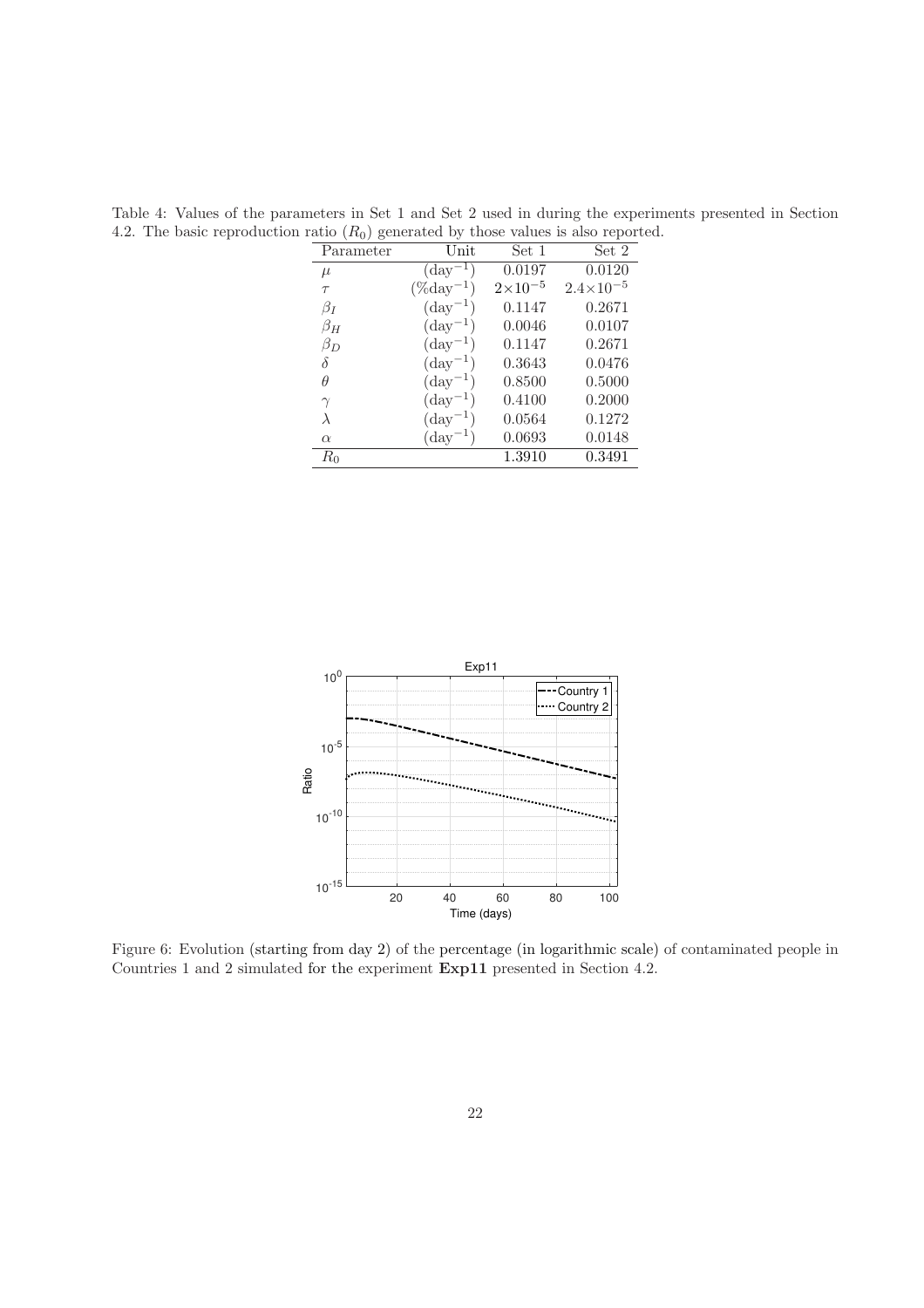

Figure 7: Evolution of the percentages of contaminated and safe people in Countries 1 (in logarithmic scale) and 2 simulated for the experiment Exp12 presented in Section 4.2.

and, then, reaches an endemic equilibrium with 23% of contaminated people. The simulation stops after 1238 days due to the stabilization of the numerical solutions. We note that, at the end of the simulation, the final value of  $(E_2, ..., R_2)$  is numerically close to the value of  $P_{e,2}$  reported in Theorem 6.

- Country 1 with Set 2 and Country 2 with Set 1 (Exp21): The evolution of the percentages of contaminated and safe people are shown in Figure 8. We can see that the epidemic reaches an endemic equilibrium of 23% of contaminated people in Country 1. For Country 2, due to the continuous movement of infected people coming from Country 1, the epidemic starts and remains endemic with an equilibrium of 10<sup>−</sup><sup>4</sup>% of contaminated people in the population. The simulation stops after 1149 days due to the stabilization of the numerical solutions. We note that, as remarked in Theorem 6, despite the fact that the basic reproduction ratio of country 2 is lower than 1, the emigration of people from Country 1 does not allow Country 2 to approach a disease free state. Again, we note that, the final value of  $(E_1, ..., R_1)$  is numerically close to the value of  $P_{e,1}$  reported in Theorem 6.
- Country 1 with Set 2 and Country 2 with Set 2 (Exp22): In Figure 9, we report the percentages of contaminated people in both countries. Endemic states of 23.28% and 23.36% of contaminated people are reached in Countries 1 and 2, respectively. The epidemic in Country 2 suffers a delay, regarding Country 1, due to the time required to move infected people from Country 1 to Country 2. The simulation stop after 1436 days due to the stabilization of the numerical solutions. We observe that the final value of  $(E_1, ..., R_1)$  and  $(E_2, ..., R_2)$  are numerically close to the value of  $P_{e,1}$  and  $P_{e,2}$ reported in Theorem 6.

We note that all values reported previously are obtained numerically and correspond to approximations of the results detailed in Theorem 6. Furthermore, we point out the fact that, when  $R_{0,i} > 1$  in country  $i \in \{1,2\}$ , we have obtained in this country the numerical convergence of the solution to the endemic equilibrium point reported in Theorem 6. This seems to indicate that if  $R_{0,i} > 1$ , although this result has not been proven theoretically, this endemic equilibrium point is asymptotically stable.

### 5 Discussion and Conclusions

In this paper, we have performed an analysis of the equilibrium states of simplified versions of the Be-CoDiS model proposed in [20]. This model aims to study the spread of human diseases between countries.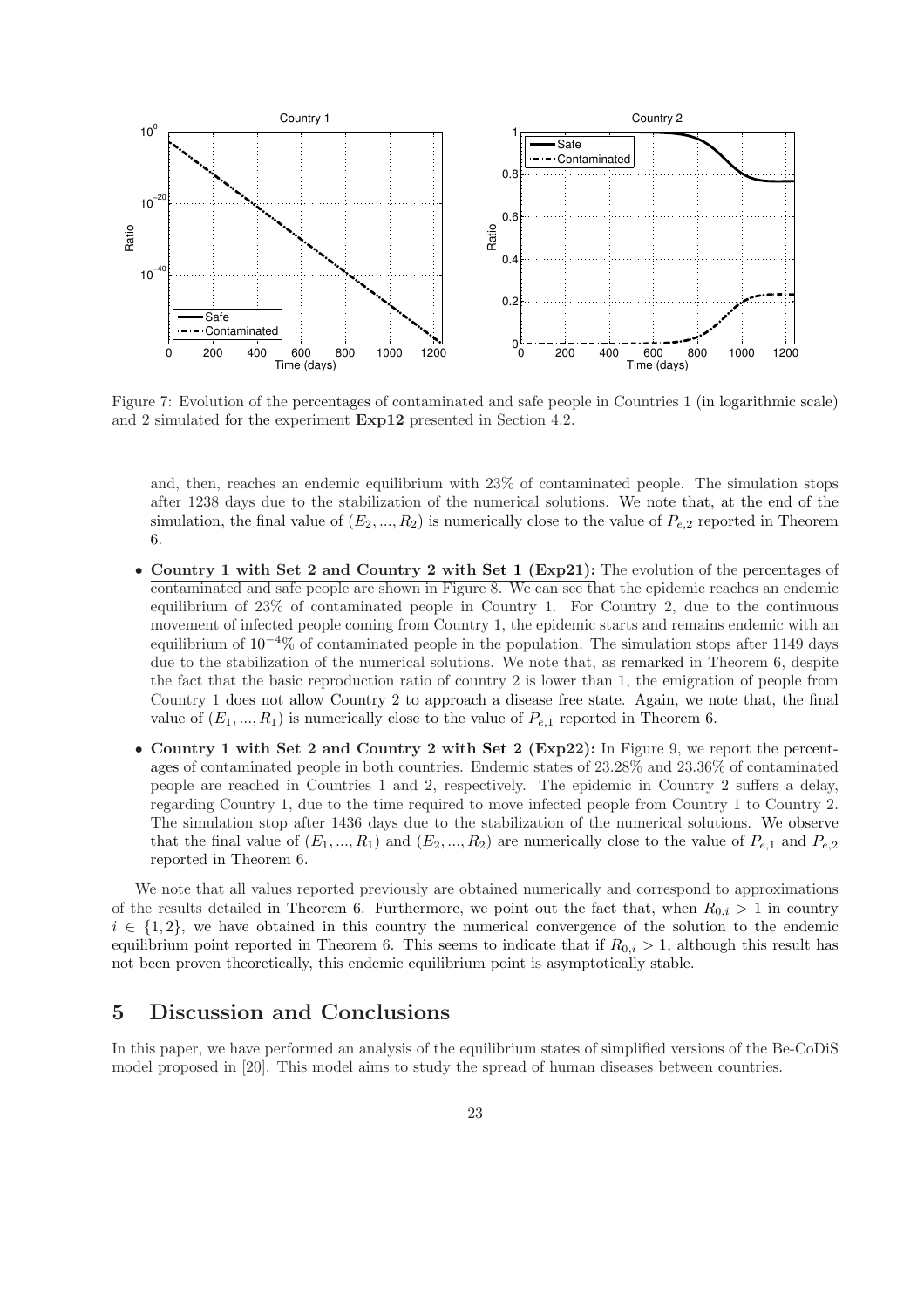

Figure 8: Evolution of the percentages of contaminated and safe people in Countries 1 and 2 simulated for the experiment Exp21 presented in Section 4.2. In country 2, the evolution is shown from day 2.



Figure 9: Evolution of the percentages of contaminated people in Countries 1 and 2 simulated for the experiment Exp22 presented in Section 4.2.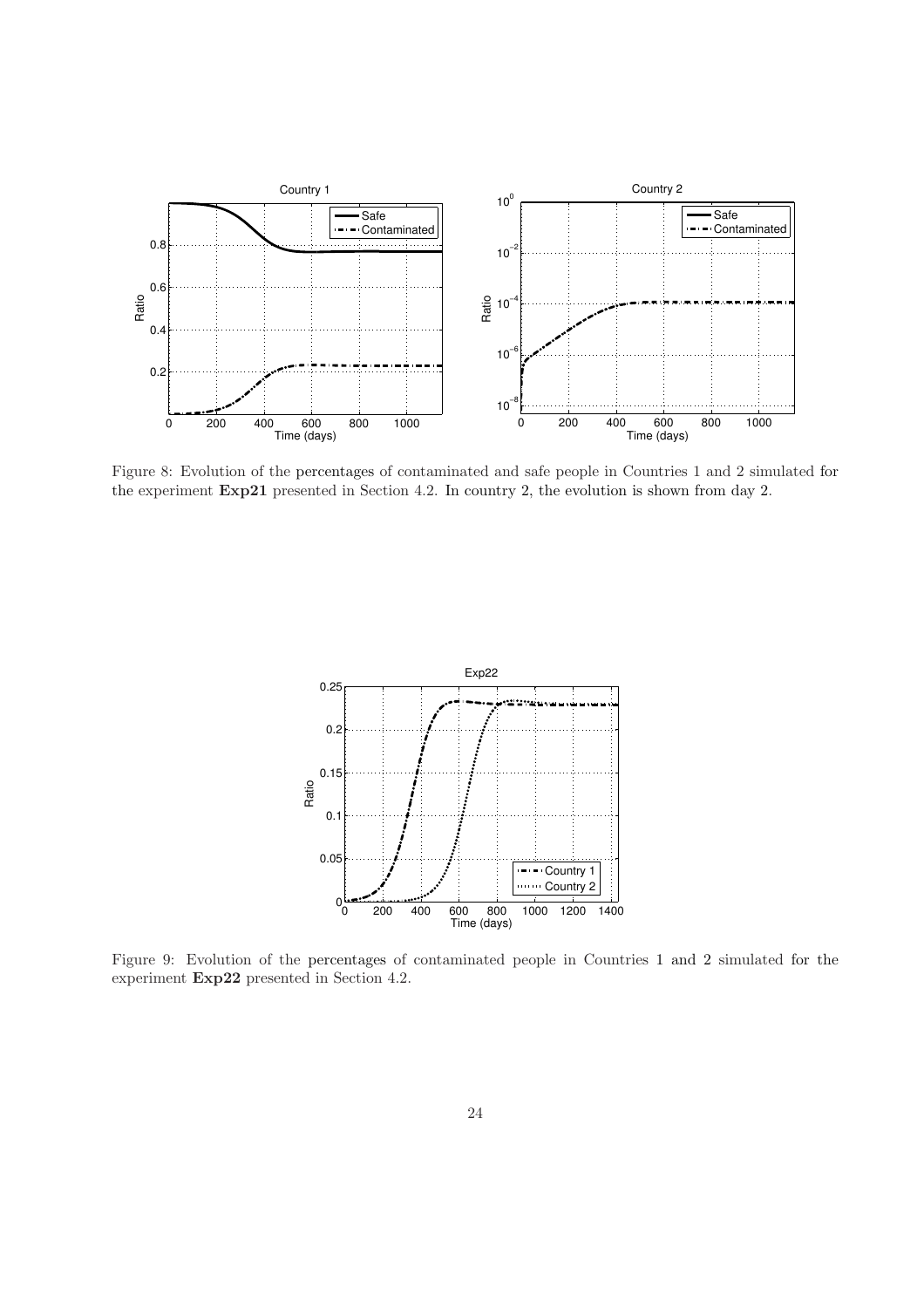In Section 3.1, we have estimated a basic reproduction ratio (denoted by  $R_0$ ) of a version of the model for one country. In particular, we have obtained in Theorem 3 an analytical expression of  $R_0$  according to the model parameters. Additionally we have proven that if  $R_0 \leq 1$ , then the disease free equilibrium is globally and asymptotically stable which is a desirable biological situation because the epidemic will disappear. When  $R_0 > 1$ , we show that the disease free equilibrium is unstable. This leads to the persistence of the epidemic in the considered population.

Then, starting from this  $R_0$  expression and data from the 2014-16 West African Ebola epidemic, we have performed a sensitivity analysis of the basic reproduction ratio regarding the model parameters. We point out that due to biological reasons, one generally does not have control on parameters  $\mu$  (the mortality rate) and  $\delta$  (transition from E to I). Taking into account this observation, due to the control measures applied by the authorities in order to eradicate the EVD spread (i.e., Isolation, Quarantine, Tracing and Increase of sanitary resources, see [33, 38, 14]), other model parameters can be regulated according to the technical limitations of those control measures. In particular, this sensitivity analysis seems to indicate that decreasing the time of detection of infectious people  $(1/\gamma$ , the inverse of the transition rate from I to H) and the contact rate with infectious people  $(\beta_I)$  are the most efficient way to reduce the epidemic evolution. During the 2014-16 EVD epidemic, both variables were controlled, for instance, by monitoring the population in areas of EVD risk with healthcare workers, by performing information campaigns about the disease and by isolating suspicious cases [9, 7, 37]. For example, considering the case of Guinea, it was estimated that  $\beta_I$  and  $\gamma$  were reduced by the control measures, from 0.1944 and 0.2000, in December 2013, to 0.0871 and 0.3333, in October 2015, respectively [20]. Additionally, controlling contact with hospitalized people ( $\beta_H$ ) and dead body  $(\beta_D)$ , should have an impact on the EVD magnitude, although lower than reducing  $\beta_I$  and  $1/\gamma$ . In particular, it was observed that, during the first months of this EVD epidemic, around 20% of the infections were due to contacts with dead bodies [37, 34]. Additionally, the reported number of health workers infected due to contacts with hospitalized people was around 815 in May 2015, which correspond to 4% of the total number of EVD cases [36]. For these variables, control measures, such as the increase of sanitary conditions in hospitals and the supervision of funerals, allowed to reduce those risk factors. It was estimated that, those contact rates were both reduced by two from the beginning to the end of the epidemic [20]. The increase of sanitary resources in hospitals also allowed to increase the value of  $\alpha$  (transition from H to R), for instance, in Guinea from 0.0847 to 0.1250 [20]. Regarding  $\theta$  and  $\lambda$ , both parameters were controlled by reducing the duration of the funerals and the death rate (e.g., by improving the healthcare system). In particular, for Guinea,  $\theta$  passes from 0.5 to 1 and  $\lambda$  from 0.2381 to 0.1707 [20]. We note that the classification of the importance of the model parameters in EVD control proposed here is consistent with the response plan proposed by the international community to fight the EDV outbreaks [35]. All those results seem to validate the interest of using System  $(3)$  and its  $R_0$  value to identify the most important factors of an epidemic evolution.

Next, in Section 3.2, we have described the behavior of the epidemic evolution when two countries are connected by an emigration flow. From Theorem 6, we conclude that when  $R_{0,1} \leq 1$  (where  $R_{0,1}$  is computed with formula (14)) in Country 1, the evolution of the disease in Country 2 only depends on the value of  $R_{0,2}$ . More precisely, if  $R_{0,2} \leq 1$ , the epidemic disappears in Country 2, whereas if  $R_{0,2} > 1$  it may become endemic in Country 2. On the opposite, when  $R_{0,1} > 1$ , under some reasonable assumptions, the epidemic may remain active in Country 2, even if  $R_{0,2} \leq 1$ . This behavior was illustrated in Section 4.2 by performing four particular numerical experiments with several sets of parameters estimated from the 2014-16 EVD epidemic. The numerical results shown here are consistent with those found theoretically. Additionally, those numerical results seem to indicate that if  $R_{0,i} > 1$  for Country  $i \in \{1,2\}$ , the epidemic in this country should converge to the endemic equilibrium point  $P_{e,i}$  defined in Theorem 6 (property which is not proven theoretically). Those outcomes tend to show the necessity to control the emigration flows from countries with serious epidemic scenarios. This recommendation was also proposed in the literature for the case of the 2014-16 EVD epidemic [4].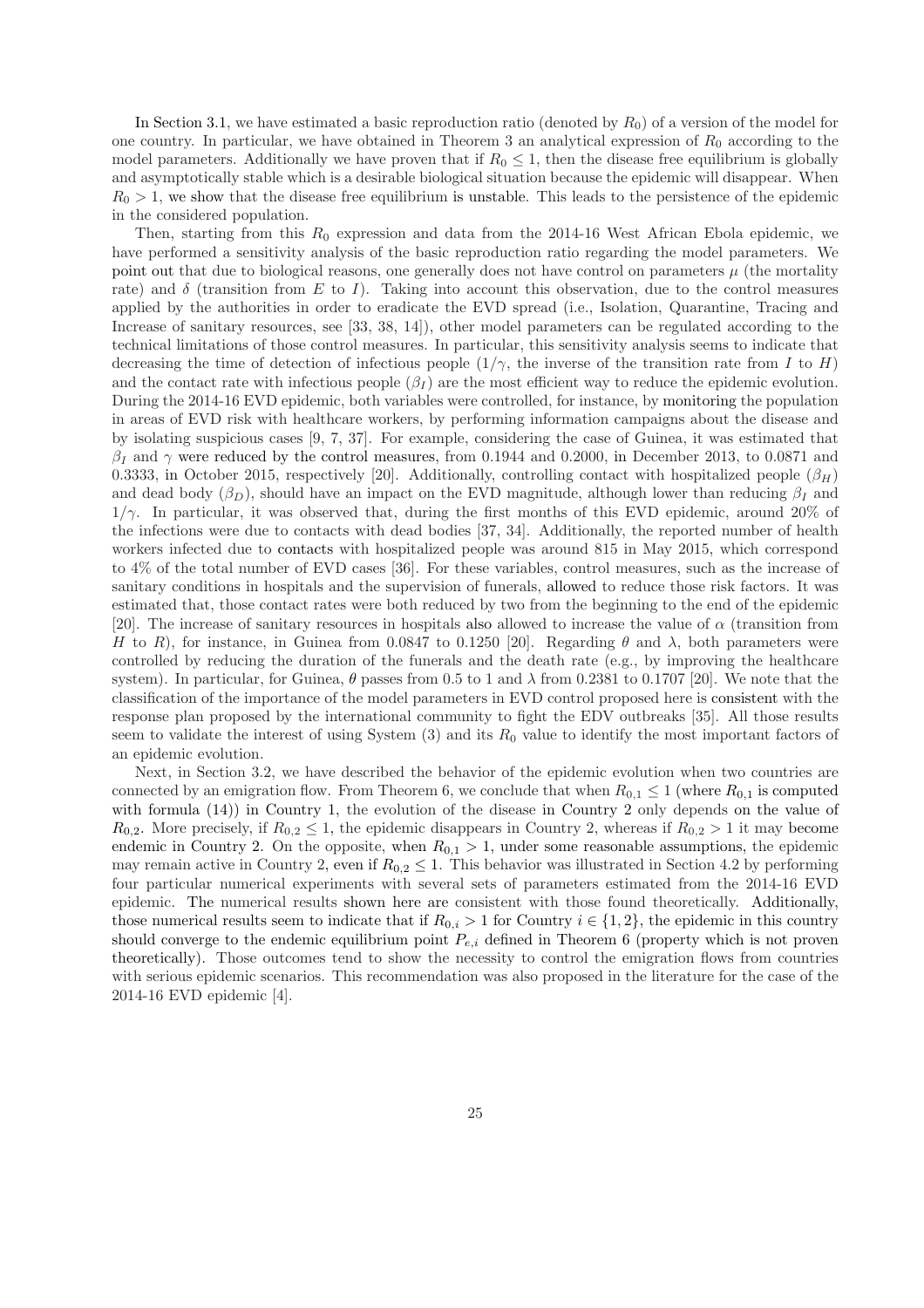## 6 Acknowledgments

This work was carried out thanks to the financial support of the Spanish "Ministry of Economy and Competitiveness" under projects MTM2015-64865-P; the MOMAT UCM research Group (Ref. 910480); and the "Junta de Andalucía" and the European Regional Development Fund through the project P12-TIC301.

### References

- [1] M. Anderson. Population biology of infectious diseases: Part 1. *Nature*, 280:361–367, 1979.
- [2] Nam P. Bhatia and George P. Szegö. *Dynamical systems: Stability theory and applications*. Lecture Notes in Mathematics, No. 35. Springer Verlag, Berlin, 1967.
- [3] D. Bichara, A. Iggidr, and G. Sallet. Global analysis of multi-strains sis, sir and msir epidemic models. *Journal of Applied Mathematics and Computing*, 44(1):273–292, 2014.
- [4] I.I. Bogoch, M.I. Creatore, M.S. Cetron, J.S. Brownstein, N. Pesik, J. Miniota, T. Tam, W. Hu, A. Nicolucci, S. Ahmed, J.W. Yoon, I. Berry, S.I. Hay, A. Anema, A.J. Tatem, D. MacFadden, M. German, and K. Khan. Assessment of the potential for international dissemination of ebola virus via commercial air travel during the 2014 west african outbreak. *The Lancet*, 9962:29–35, 2016.
- [5] S. Boslaugh. *Statistics in a Nutshell, 2nd Edition*. O'Reilly Media, Incorporated, 2012.
- [6] F. Brauer and C. Castillo-Ch´avez. *Mathematical Models in Population Biology and Epidemiology*. Texts in applied mathematics. Springer, 2001.
- [7] C.D.C. Ebola disease. *Centers for Disease Control*, 2014.
- [8] G. Chowell, F. Abdirizak, S. Lee, J. Lee, E. Jung, H. Nishiura, and C. Viboud. Transmission characteristics of mers and sars in the healthcare setting: a comparative study. *BMC Medicine*, 13(1):1–12, 2015.
- [9] G. Chowell and H. Nishiura. Transmission dynamics and control of ebola virus disease (evd): a review. *BMC Medecine*, 12(196), 2014.
- [10] D.L. DeAngelis and L.J. Gross. *Individual-based Models and Approaches in Ecology: Populations, Communities, and Ecosystems*. Chapman & Hall, 1992.
- [11] O. Diekmann, H. Heesterbeek, and T. Britton. *Mathematical Tools for Understanding Infectious Disease Dynamics:*. Princeton Series in Theoretical and Computational Biology. Princeton University Press, 2012.
- [12] O. Diekmann, J. A. P. Heesterbeek, and J. A. J. Metz. On the definition and the computation of the basic reproduction ratio R<sup>0</sup> in models for infectious diseases in heterogeneous populations. *Journal of Mathematical Biology*, 28(4):365–382, 1990.
- [13] R.T.D. Emond, B. Evans, E.T.W. Bowen, and G. Lloyd. A case of ebola virus infection. *Br Med J.*, 2:541–544, 1977.
- [14] D. Fisman, E. Khoo, and A. Tuite. Early epidemic dynamics of the west african 2014 ebola outbreak: Estimates derived with a simple two-parameter model. *PLOS Currents Outbreaks*, 1, 2014.
- [15] M.F.C. Gomes, A. Pastore y Piontti, L. Rossi, D. Chao, I. Longini, M.E. Halloran, and A. Vespignani. Assessing the international spreading risk associated with the 2014 west african ebola outbreak. *PLOS Currents Outbreaks*, 1, 2014.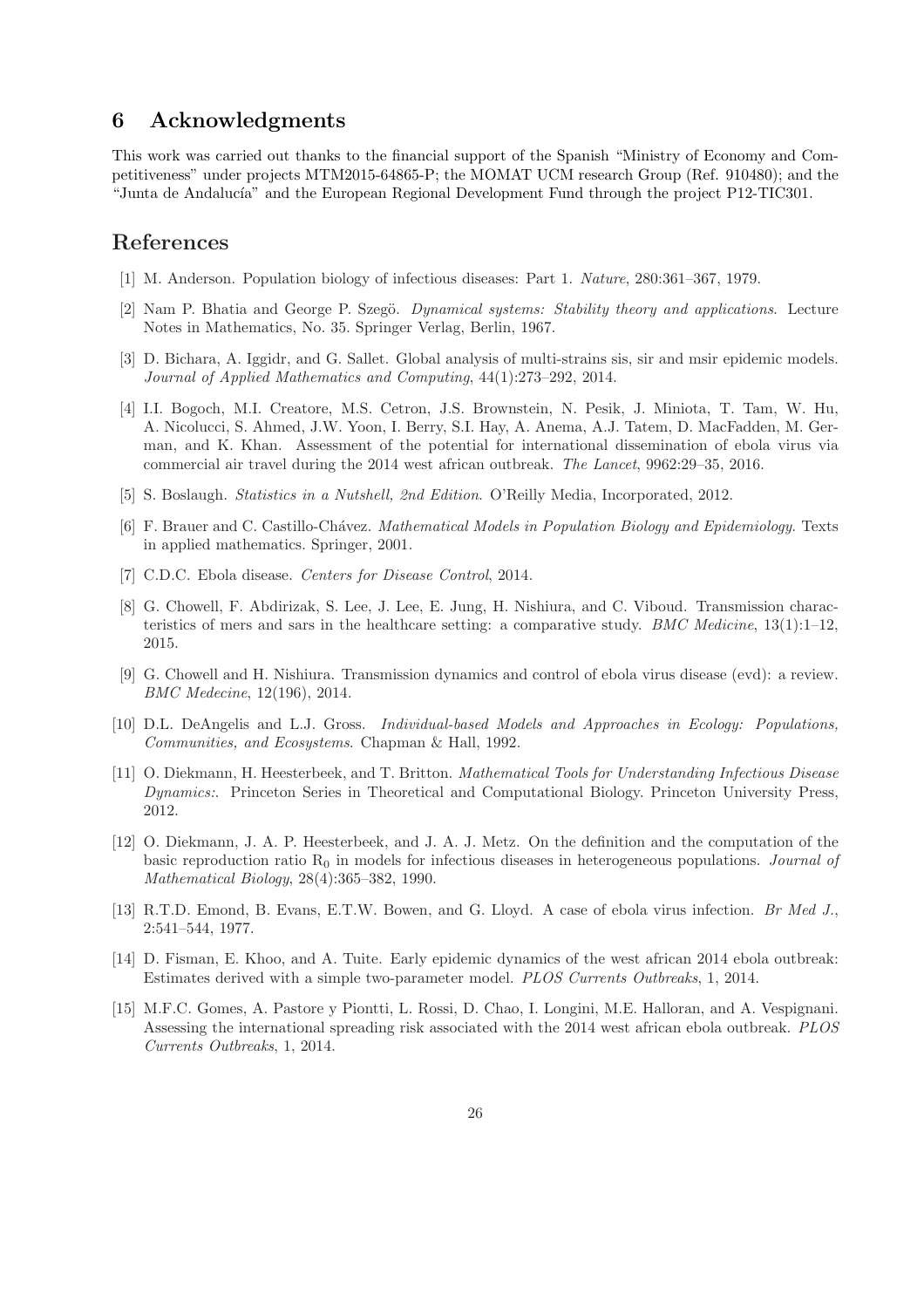- [16] J. A. P. Heesterbeek and K. Dietz. The concept of ro in epidemic theory. *Statistica Neerlandica*, 50(1):89–110, 1996.
- [17] N. Hernandez-Ceron, Z. Feng, and C. Castillo-Chavez. Discrete epidemic models with arbitrary stage distributions and applications to disease control. *Bulletin of Mathematical Biology*, 75(10):1716–1746, 2013.
- [18] H.W. Hethcote. The mathematics of infectious diseases. *SIAM Review*, 42(4):599–653, 2000.
- [19] B. Ivorra, B. Martínez-López, J.M. Sánchez-Vizcaíno, and A.M. Ramos. Mathematical formulation and validation of the Be-FAST model for classical swine fever virus spread between and within farms. *Annals of Operations Research*, 219(1):25–47, 2014.
- [20] B. Ivorra, D. Ngom, and A. M. Ramos. Be-codis: A mathematical model to predict the risk of human diseases spread between countries—validation and application to the 2014–2015 ebola virus disease epidemic. *Bulletin of Mathematical Biology*, 77(9):1668–1704, 2015.
- [21] J. Legrand, R.F Grais, P.Y. Boelle, A.J. Valleron, and A. Flahault. Understanding the dynamics of ebola epidemics. *Med. Hypotheses.*, 135(4):610–621, 2007.
- [22] P.E. Lekone and B.F. Finkenstädt. Statistical inference in a stochastic epidemic seir model with control intervention: Ebola as a case study. *Biometrics*, 62(4):1170–1177, 2006.
- [23] B. Martínez-López, B. Ivorra, E. Fernández-Carrión, A.M. Perez, A. Medel-Herrero, F. Sánchez-Vizcaíno, C. Gortázar, A.M. Ramos, and J.M. Sánchez-Vizcaíno. A multi-analysis approach for spacetime and economic evaluation of risks related with livestock diseases: The example of fmd in Peru. *Preventive Veterinary Medicine*, 114(1):47–63, 2014.
- [24] B. Martínez-López, B. Ivorra, D. Ngom, A.M. Ramos, and J.M. Sánchez-Vizcaíno. A novel spatial and stochastic model to evaluate the within and between farm transmission of classical swine fever virus. II. Validation of the model. *Veterinary Microbiology*, 155(1):21 – 32, 2012.
- [25] B. Martínez-López, B. Ivorra, A.M. Ramos, E. Fernández-Carrión, T. Alexandrov, and J. M. Sánchez-Vizcaíno. Evaluation of the risk of classical swine fever spread from backyard pigs to other domestic pigs by using the spatial stochastic disease spread model Be-FAST: The example of Bulgaria. *Veterinary Microbiology*, 165(1–2):79 – 85, 2013.
- [26] B. Martínez-López, B. Ivorra, A.M. Ramos, and J.M. Sánchez-Vizcaíno. A novel spatial and stochastic model to evaluate the within- and between-farm transmission of classical swine fever virus. I. General concepts and description of the model. *Veterinary Microbiology*, 147(3–4):300 – 309, 2011.
- [27] M.I. Meltzer, C.Y. Atkins, S. Santibanez, B. Knust, B.W. Petersen, E.D. Ervin, S.T. Nichol, I.K. Damon, and M.L. Washington. Estimating the future number of cases in the ebola epidemic - Liberia and Sierra Leone, 2014–2015. *Centers for Disease Control. MMWR / Early Release*, 63, 2014.
- [28] C. J. Peters and J. W. Peters. An introduction to ebola: The virus and the disease. *Journal of Infectious Diseases*, 179(Supplement 1):ix–xvi, 1999.
- [29] Z. Shuai and P. Van den Driessche. Global stability of infectious disease models using lyapunov functions. *SIAM Journal on Applied Mathematics*, 73(4):1513–1532, 2013.
- [30] H.R. Thieme. *Mathematics in Population Biology*. Mathematical Biology Series. Princeton University Press, 2003.
- [31] P. van den Driessche and James Watmough. Reproduction numbers and sub-threshold endemic equilibria for compartmental models of disease transmission. *Mathematical Biosciences*, 180(1-2):29–48, 2002.